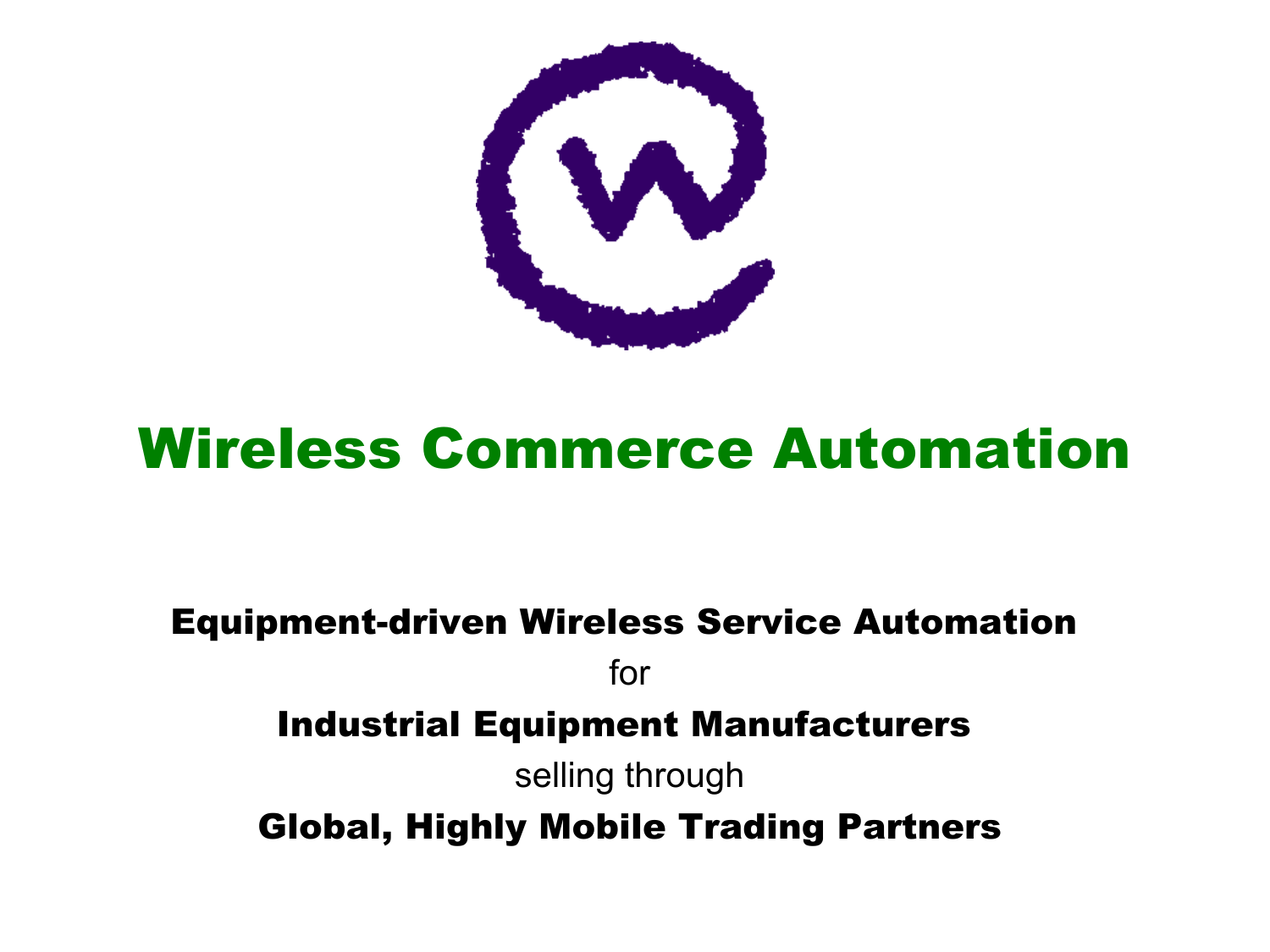### ❚ Heavy Equipment Manufacturer

❙ Cellular Wireless Re-supply and Service Automation

## ■ Elevator Manufacturer

- Satellite, Cellular, BlueTooth Wireless Service Automation
- Heavy Equipment Rental
	- ❙ BlueTooth Wireless Automated Check-in and Service Automation
- Construction Tools Distribution
	- ❙ Wireless Dealer Re-supply
- **Aluminum Mining and Manufacturing** 
	- Wireless MRO Ordering and Automated Re-stocking

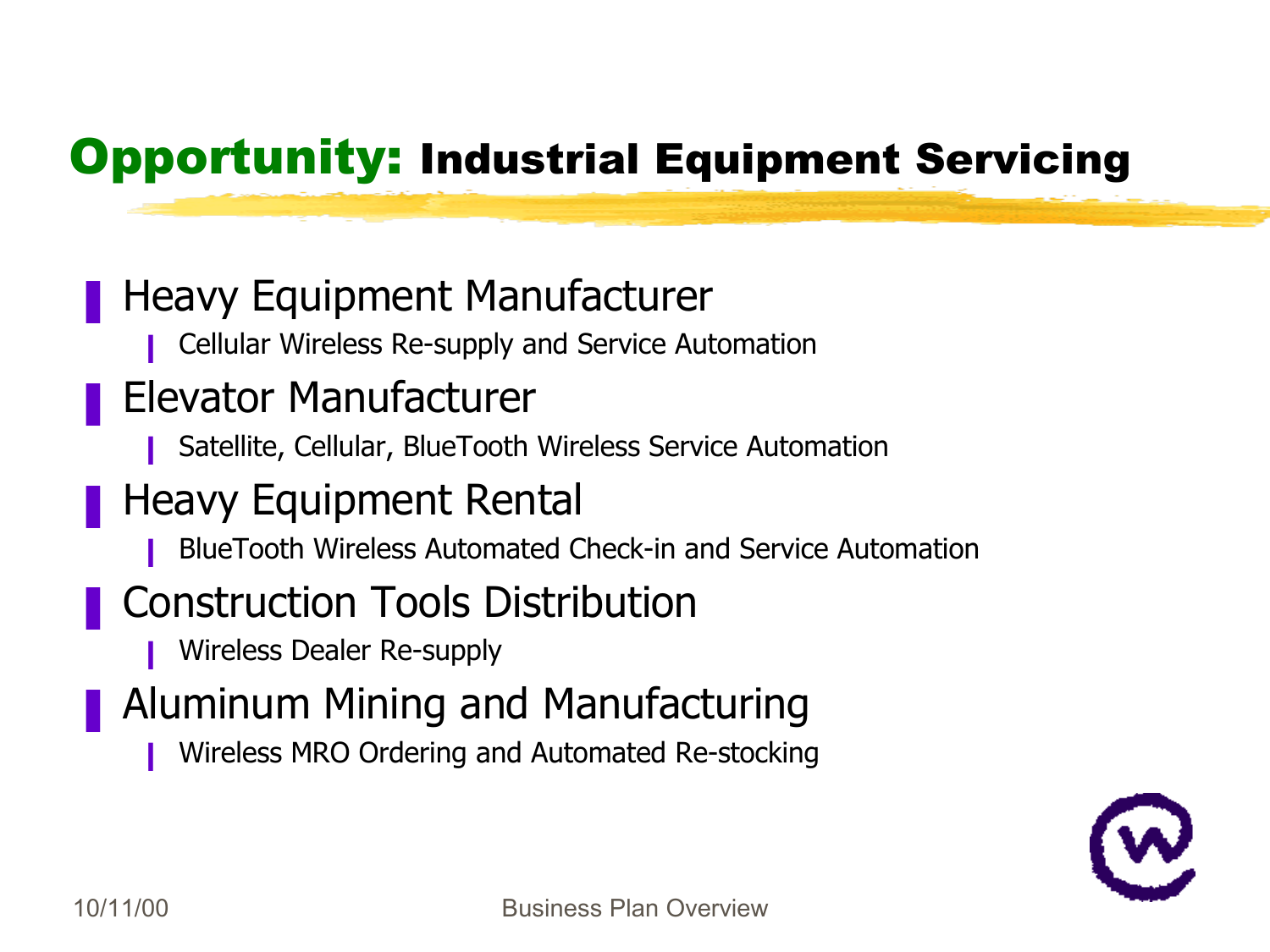## Agenda: From Opportunity to Investment

- **Business Opportunity**
- **Agenda**
- Market Opportunity
- ❚ Products and Services
- ❚ Compelling Customer Value
- ❚ Viral Business Model
- **Competition**
- Sustainable Competitive Advantage
- Management Team
- Investment Opportunity
- ❚ Compelling Reasons to Invest

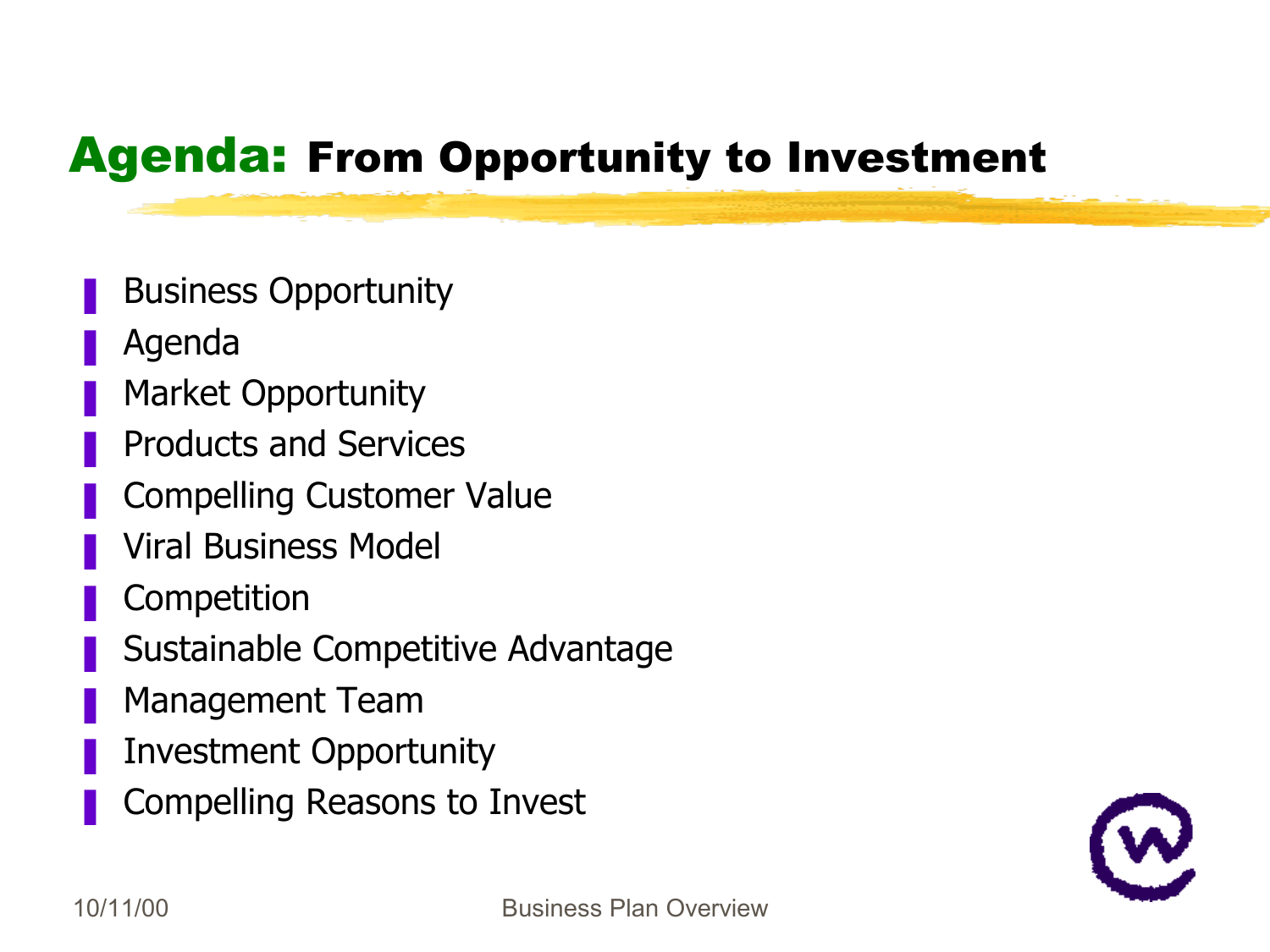## Opportunity: How is Problem Currently Solved?

### Human proxies - pitfalls of a human-based solution:

- telephone tag
- slow human response time
- mis-communication
- ❚ poor planning
- bent or broken policies
- additional service cycles if parts aren't locally available

### Custom hard-wired telephone or LAN based solutions:

- doesn't work for mobile equipment (e.g. heavy equipment, trucks)
- doesn't work for stationary equipment with poor infrastructure (e.g. elevators in China)
- expensive wiring for some environments (e.g. mines, construction sites)
- expensive to maintain

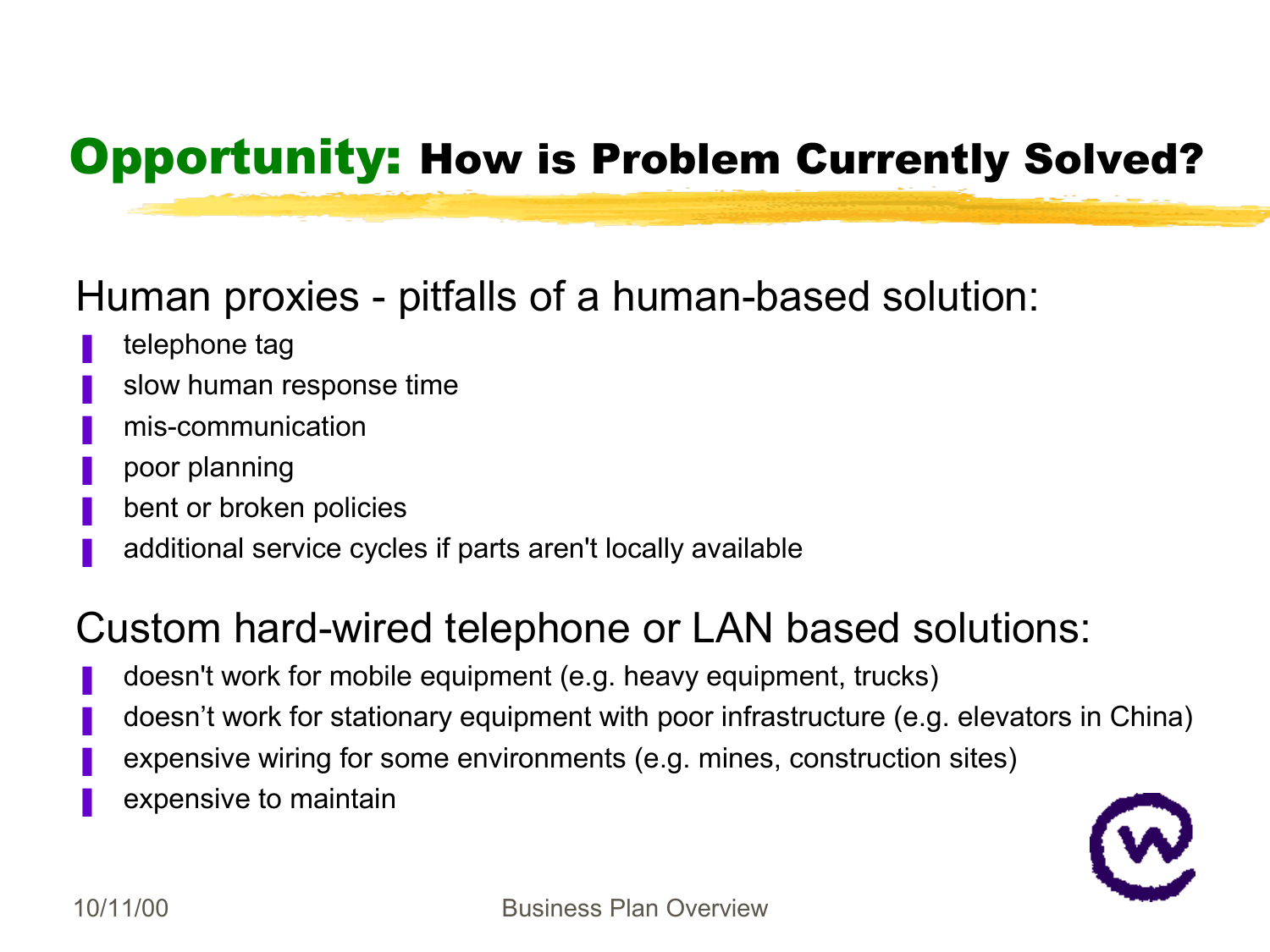## Market Opportunity: Large Global Market

### ❚ Industrial Equipment Vertical Markets

- 22,000 companies: >\$100 million revenues
- ❙ 2,675 companies (12%): >\$1 billion revenues
- hundreds of thousand machines shipped per year
- to millions of customers total
- who now own hundreds of million machines
- **■** Producing trillions of \$ revenue per year
- Suffering 1%?? downtime per year
- Resulting in millions of \$ industrial lost opportunity per year
- The market opportunity is large
- The customer need is great
- The demand for forward sales and retrofit sales will be strong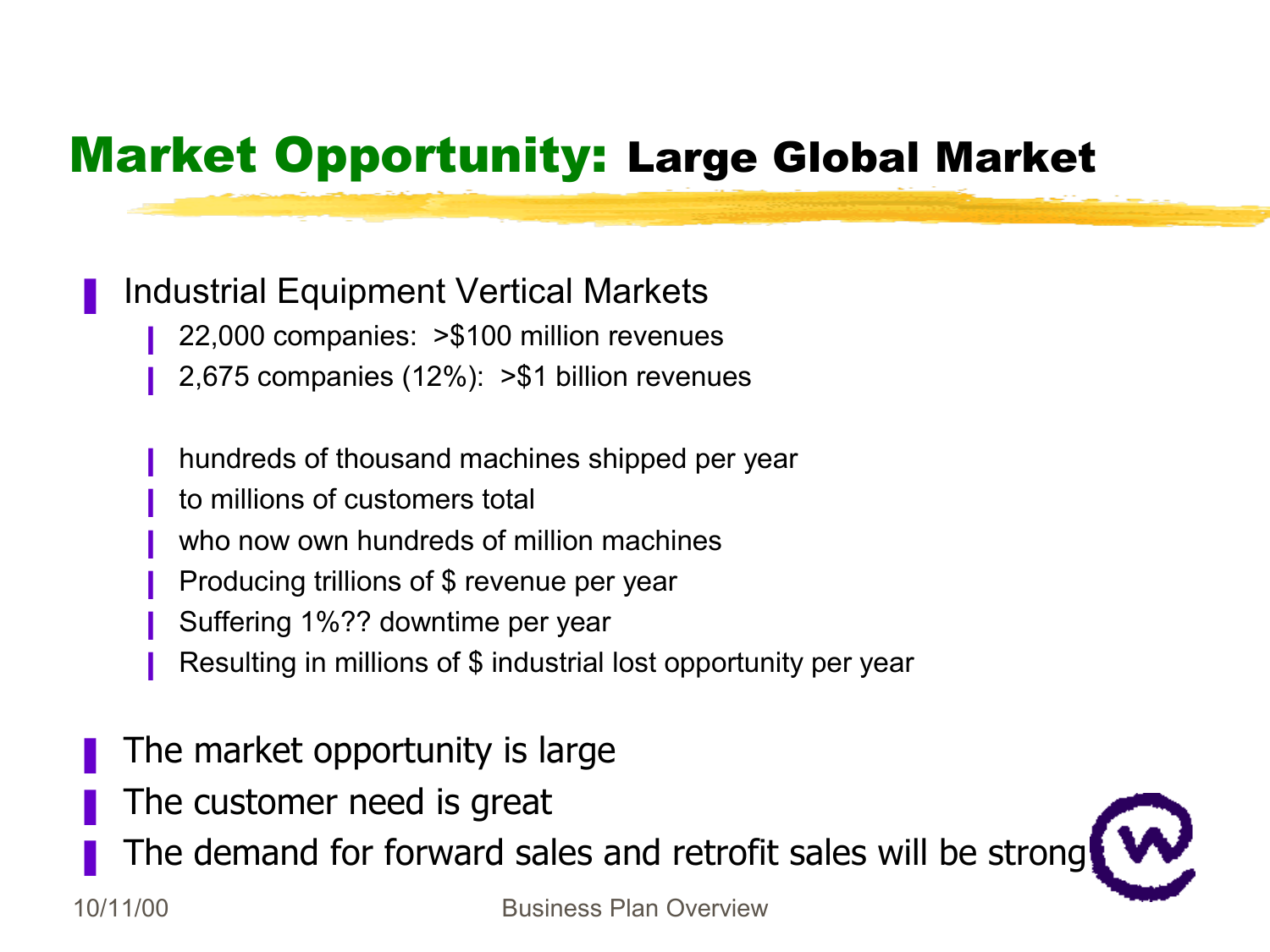## Market Opportunity: Target Markets

### **Application Horizontal Markets:**

- ❚ **Commerce Automation**
- ❚ **Mobile Service Automation**
- ❚ **Mobile Resupply Automation**

### **Regional Markets:**

- ❚ **North America** (2000)
- ❚ **Europe** (2001)
- ❚ **Asia/Pacific Rim** (2001)
- ❚ **South America** (2002)
- ❚ **India** (2002)

### **Industry-specific Vertical Markets:**

- ❚ **Mobile ASPs**
- ❚ **Building Equipment**
- ❚ **Construction Tools**
- ❚ **Heavy Equipment**
- ❚ **Trucks**
- ❚ **Automotive**
- ❚ **Aerospace**
- ❚ **Defense**
- ❚ **Ship Manufacturing**
- ❚ **Healthcare Devices**
- ❚ **Computers**
- ❚ **Networking Devices**

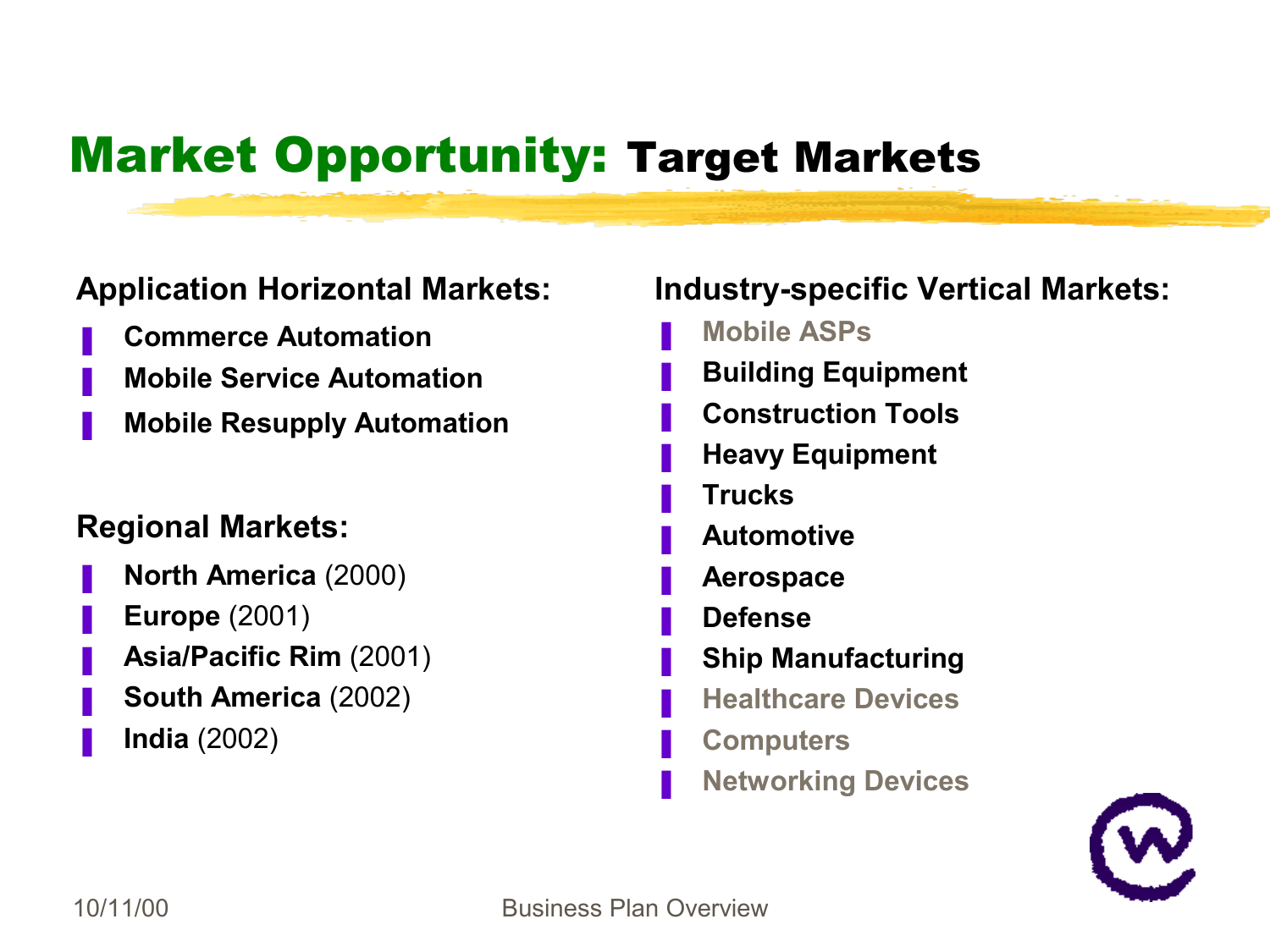## Market Opportunity: Why These Verticals?

### **Market Analysis:**

- ❚ Industrial Verticals 4 times larger than High Tech Verticals (800B/yr vs 200B/yr)
- High demand to reduce service/support costs for semi-commodity verticals
- ❚ Concentration of high-value mobile equipment
- Under-served by Technology
- Less Competition

### **Customer Analysis:**

- ❚ Access to potential Anchor Accounts
	- **Heavy Equipment**
	- Construction Equipment
	- ❙ Building Equipment
- Using common vertical participants as reference accounts on entry to new vertical (e.g. Heavy Equipment Caterpillar account as reference in Construction Tools, Construction Tools reference for Building Equipment)

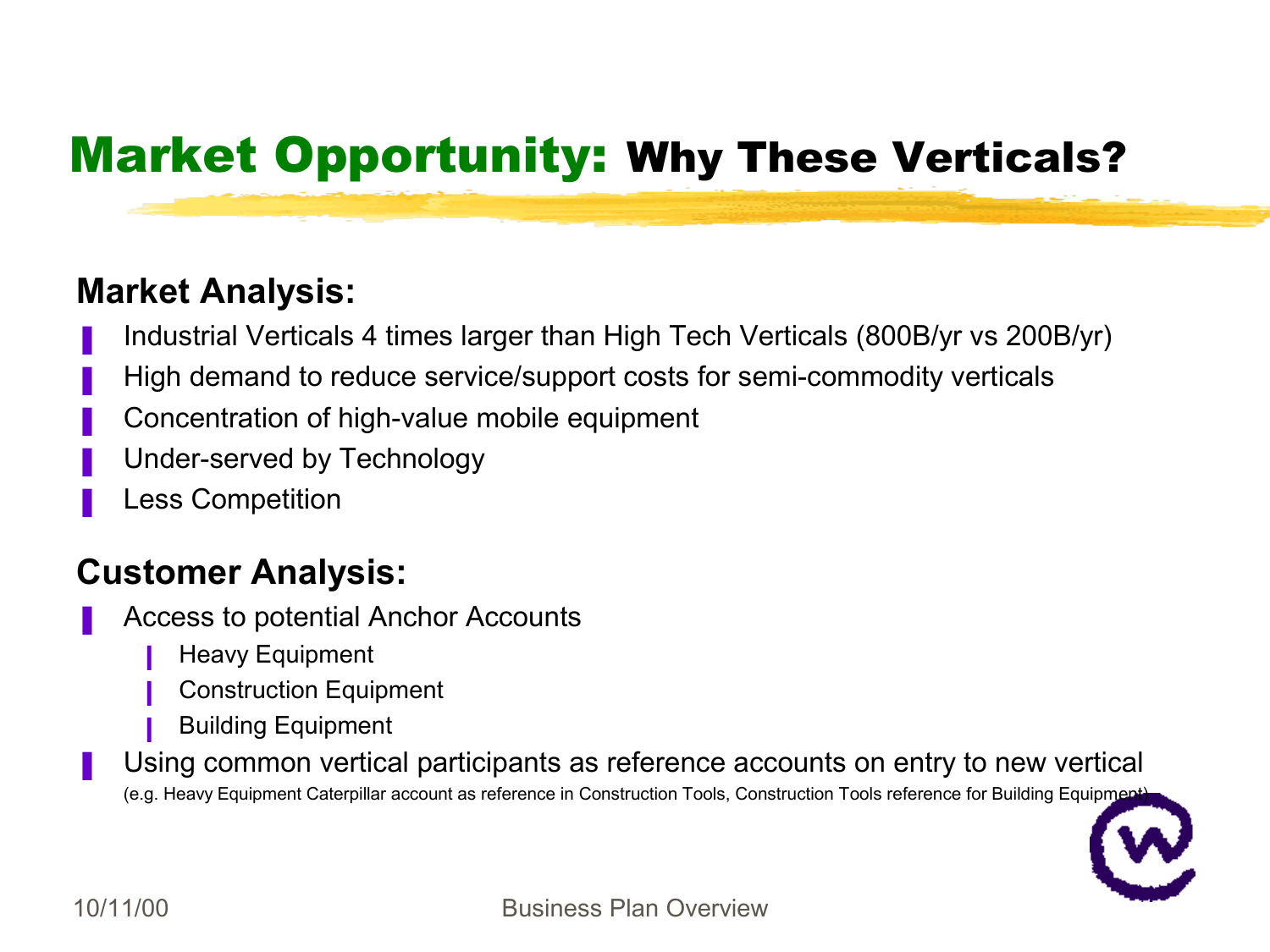## Market Opportunity: What do They Share?

### **Groups of Verticals:**

- Construction related
	- **■** Construction Tools
	- **Building Equipment**
	- **Heavy Equipment**
- Vehicle related
	- **Heavy Equipment**
	- **■** Trucking
	- **■** Automobile
	- **Aerospace**
- Defense
	- **I** Aerospace
	- **Ship Manufacturing**
	- **■** Military Logistics
	- **■** Milspec Electronics
- **■** High Tech
	- **Electronics**
	- etc.

## Share:

- ❚ Common Participants
- Supply Chains
- Distribution Chains
- ❚ Channel Structures
- Service Models
- **Support Policies**
- Diagnostic Reporting Standards

e.g. Cat is in Heavy Equipment, Construction Tools, Building Equipment (generators), Trucking (diesel engines) and Automotive (Cat OEM)

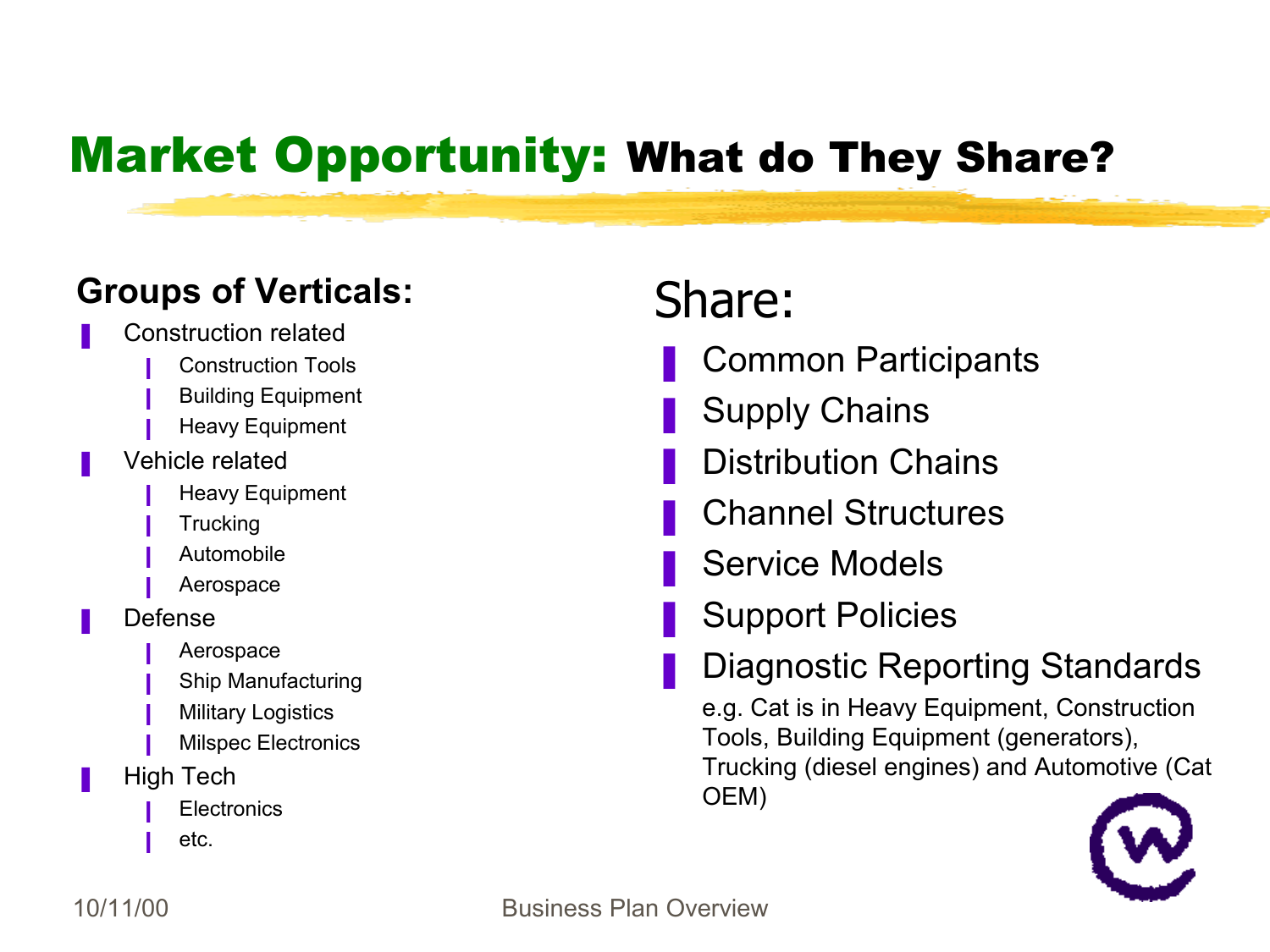## Software Products: Overview



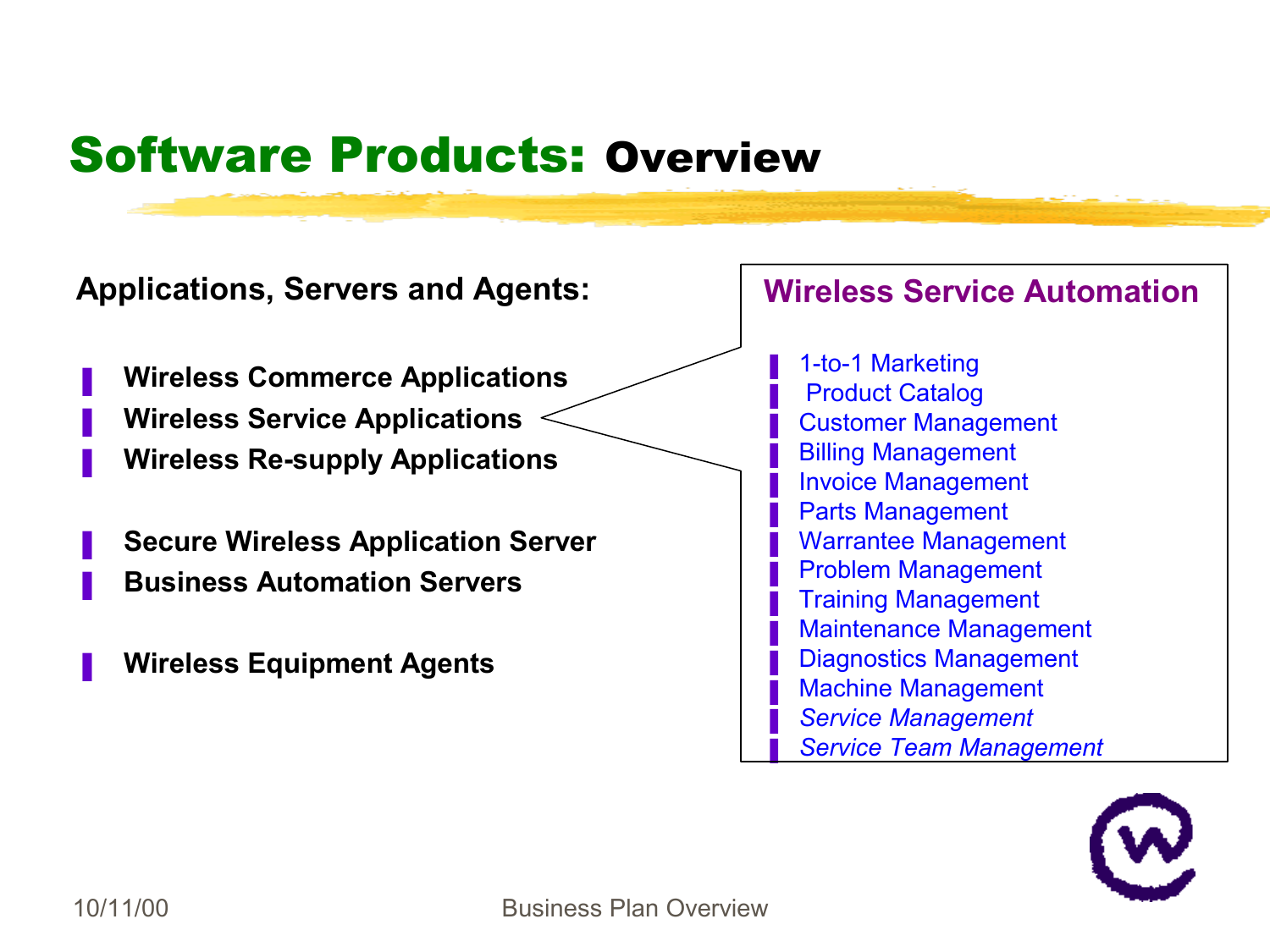## Software Products: Customer Value Proposition

- ❚ **Reduce equipment downtime**
- ❚ **Improve deployment of consumable & repair parts**
- ❚ **Reduce inventory costs**
- ❚ **Improve control over service & re-supply processes**
- ❚ **Reduce overhead & field personnel costs**
- ❚ **Increase revenue**
- ❚ **Increase customer revenue**
- ❚ **Increase customer loyalty**
- ❚ **Increase customer satisfaction**

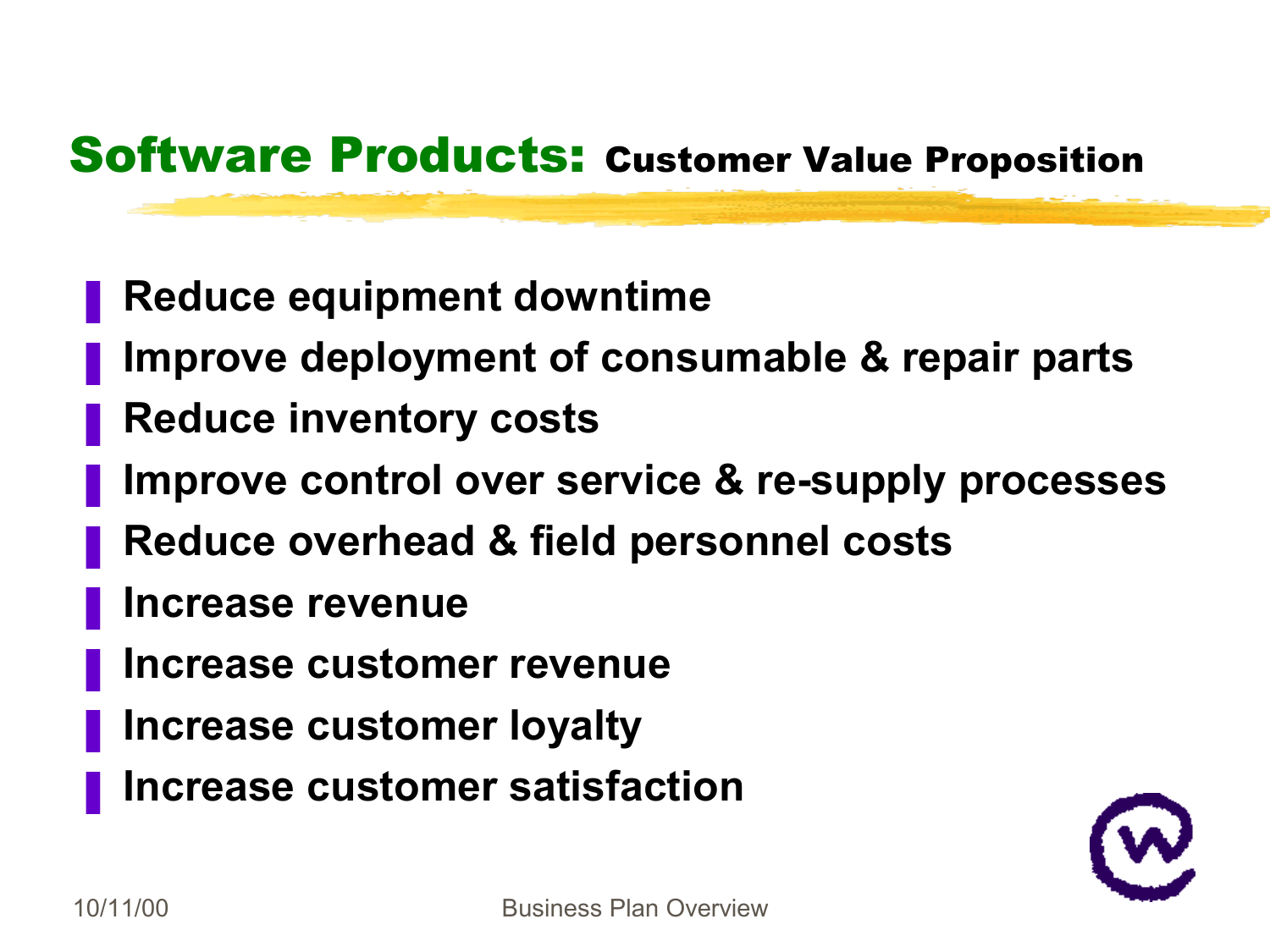## Business Model: Pricing

| <b>Customer</b> | <b>Application Licenses</b>                                                 | <b>Server Licenses</b>                                      | <b>User Licenses</b>               | <b>Machine Licenses</b>   | Total \$      |
|-----------------|-----------------------------------------------------------------------------|-------------------------------------------------------------|------------------------------------|---------------------------|---------------|
| <b>Division</b> | <b>Commerce Automation</b><br>\$50,000                                      | <b>Secure Application</b><br>\$50,000                       | $50 \text{ @ } $1,000$<br>\$50,000 | 1000 @ \$100<br>\$100,000 | \$250,000     |
| <b>Regional</b> | <b>Commerce Automation</b><br>Service Automation                            | Secure Application<br><b>Integration Server</b>             | 250 @ \$800                        | 2500 @ \$80               |               |
|                 | \$100,000                                                                   | \$100,000                                                   | \$200,000                          | \$200,000                 | \$600,000     |
| <b>Global</b>   | <b>Commerce Automation</b><br>Service Automation<br><b>Sales Automation</b> | <b>Secure Application</b><br>Integration<br>Synchronization | 1000 @ \$500                       |                           | 10,000 @ \$50 |
|                 | \$150,000                                                                   | \$150,000                                                   | \$500,000                          | \$500,000                 | \$1,300,000   |

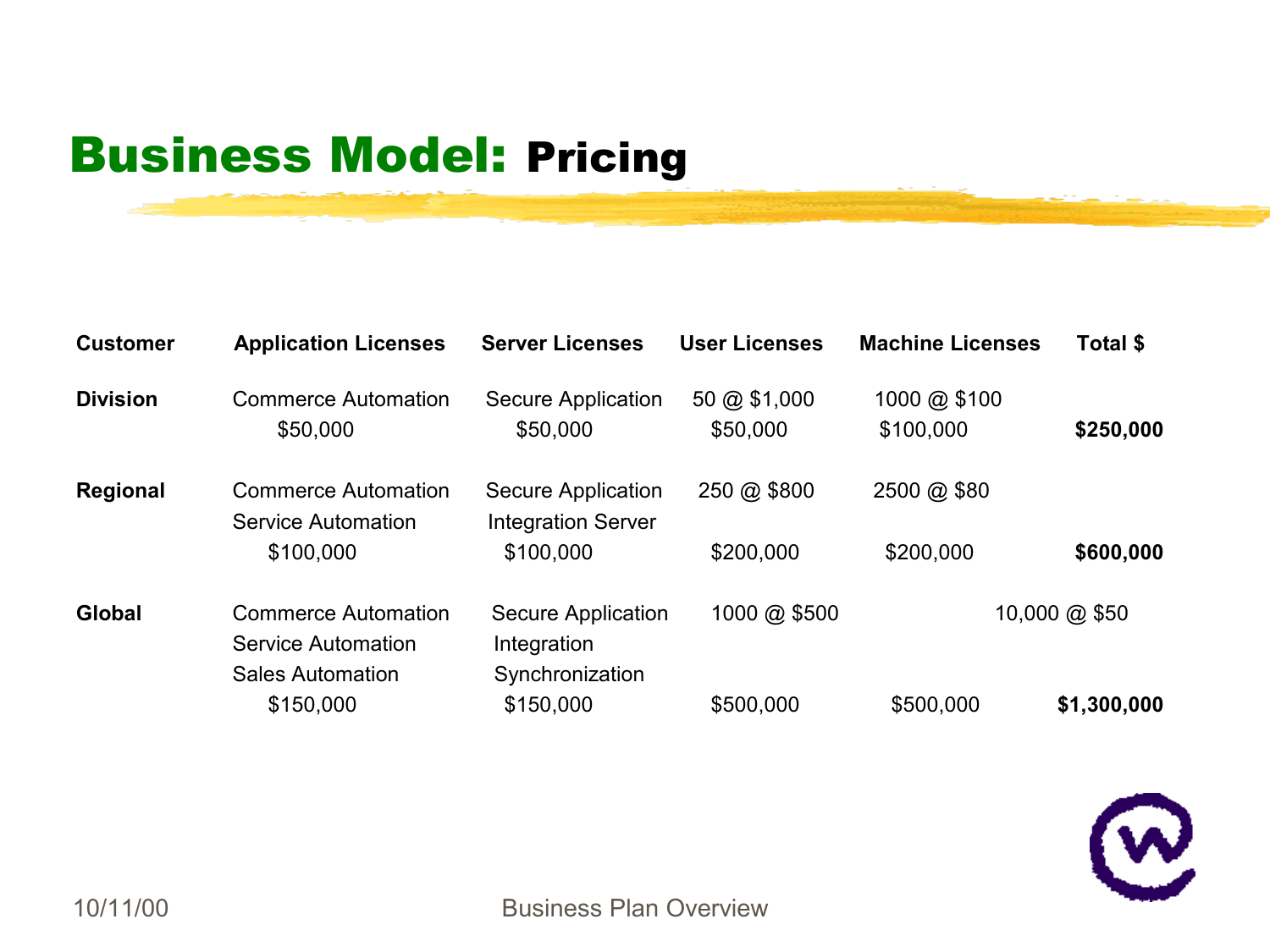## Business Model: Exponential, Viral, Annuity

### **Scalable model exploits exponential & viral capture of vertical markets**

### ❚ **Open up vertical markets through major "anchor accounts"**

- Beach-heads for entire supply/distribution chains.
- Enhance product value to current customers when trading partners buy-in
- Sales strategy rewards for introductions to and support closing sales
- Enhanced accessibility: 1 customer leads to 12 which lead to 144 which lead to....
- ❚ **Machine-driven service e-commerce**
	- 10-100 times more machine "client" licenses than huma  $_{250}$
	- Machine client licenses become an annuity stream

### ❚ **Services deliver follow-on recurring revenue streams**

- Product maintenance (20% per year)
- Wireless business information brokering
- Commerce trading hubs



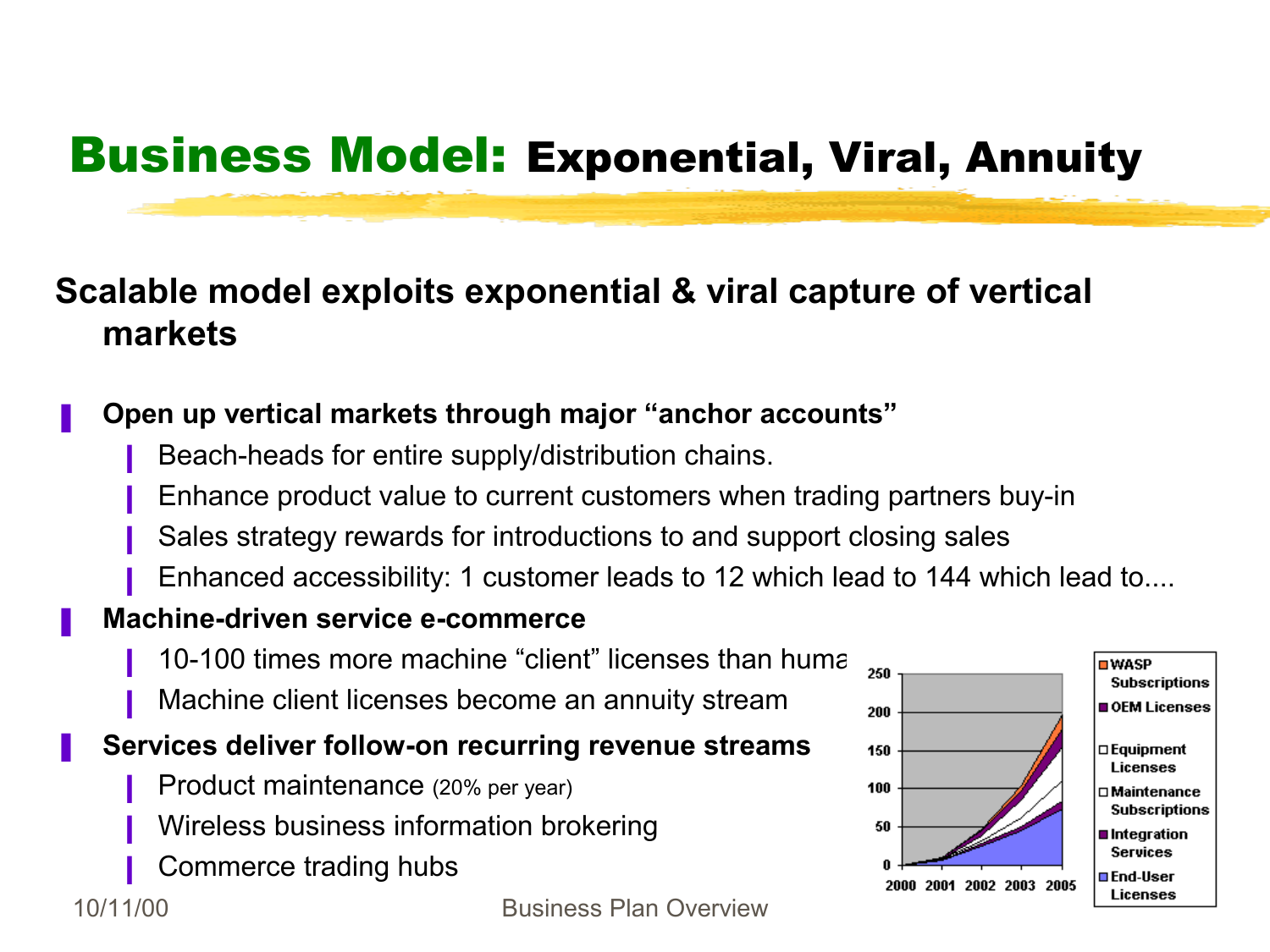## Competitive Analysis: Early Developing Market

- Y1999, Y2000 Startups: Corrigo, Meridex, Datalink
- Low Initial Customer Demand
	- **e.g. WAP adoption stumbles in Europe**
- ❚ Immature Development Tools
- Few Off-the-Shelf Applications
- Immature Infrastructure Technology
	- e.g. WAP, SMS, I-Mode, GPSR
- ❚ Fragmented Service Provider Deployment
	- e.g. GSM vs. CDMA vs. TDMA

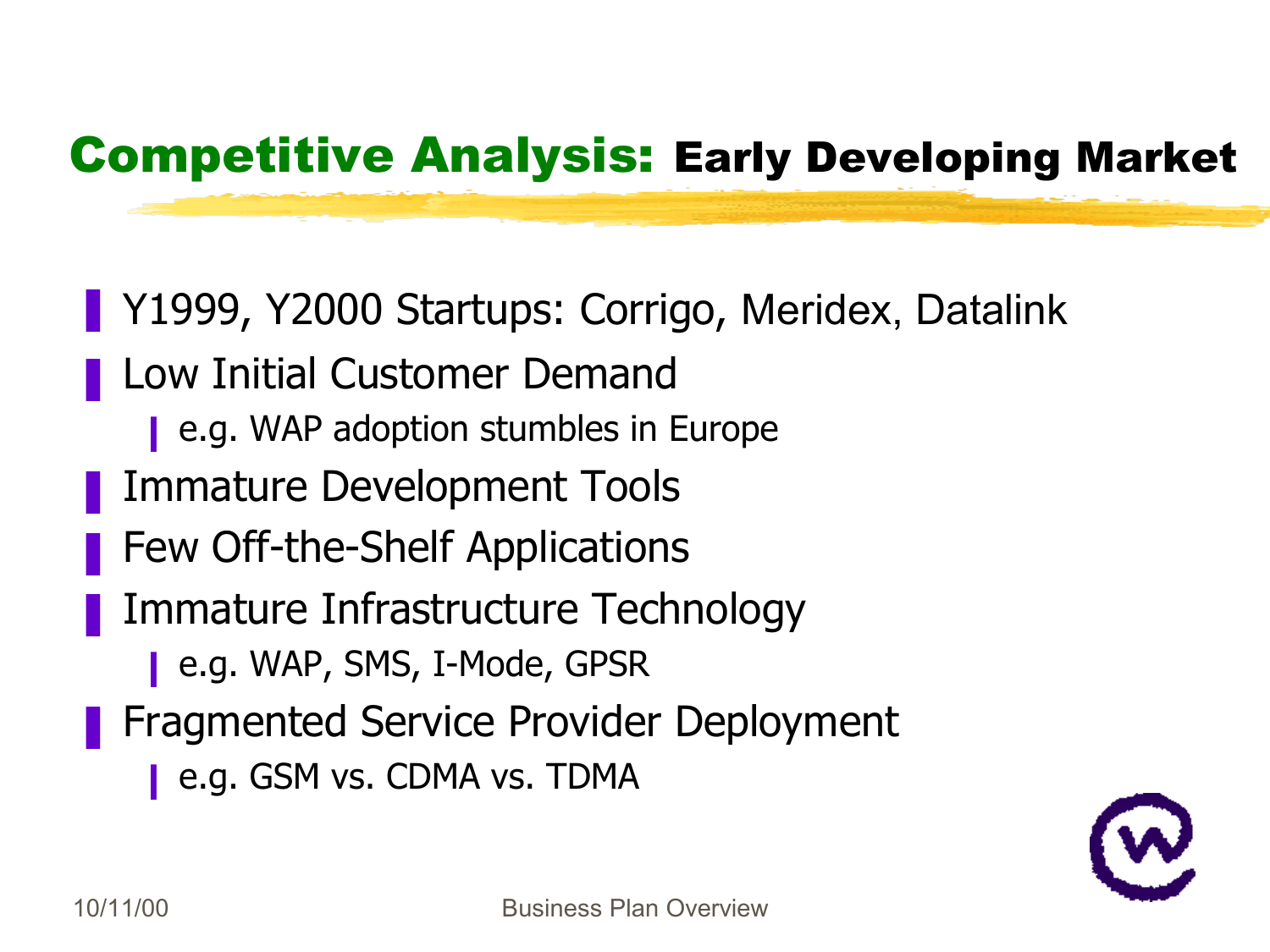## Competitive Analysis: Competitive Advantages

### ❚ **Domain Expertise**

- ❙ **Channel Business Knowledge**
- ❙ **Industrial Service Knowledge**

### ❚ **Comprehensive Solution**

- ❙ **Complete Commerce, Service, Re-supply Applications**
- ❙ **Predefined Legacy Integration**
- ❙ **Equipment Agent Generation Tools**

### ❚ **Equipment Lock-in**

- ❙ **Forward Sales through OEM Manufacturer**
- ❙ **Retrofit Sales through Component Partner**

### ❚ **Patentable Technology**

- ❙ **Web Application Technology**
- ❙ **Equipment Agent Technology**
- ❙ **Wireless Application Technology**

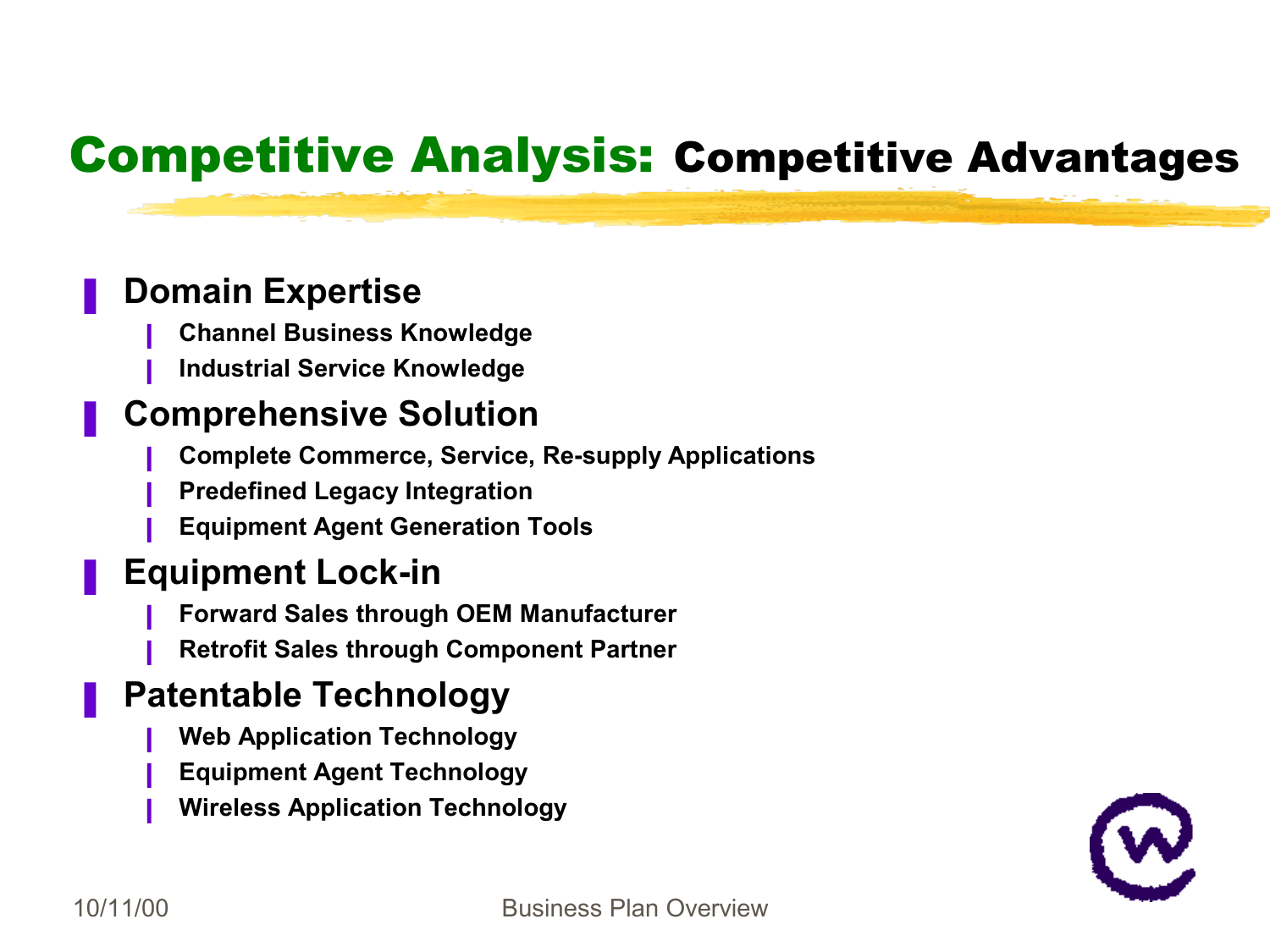## **Operations: Operating Status**

- ❚ **First Customer: Caterpillar**
- ❚ **60 Qualified Sales Prospects**
- ❚ **\$135,000 revenue to date**
- ❚ **\$300,000 Q4 revenue projected**
- ❚ **V1.1 Products Delivered**
- ❚ **V2.0 Schedule Q4 2000**

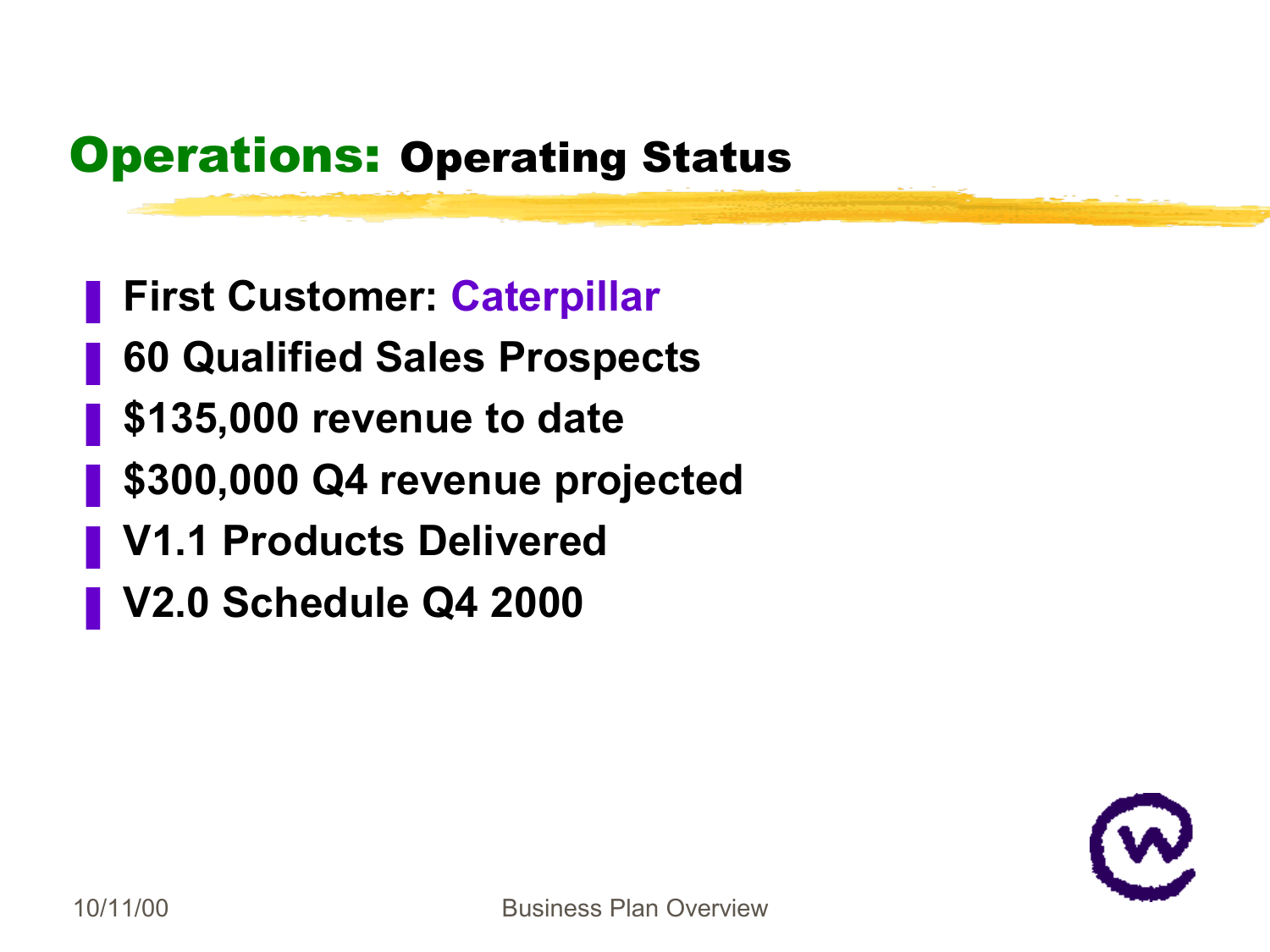### Operations: Management Team

- ❚ **Brian D. Handspicker, President**
- ❚ **David Cruise, CFO (Consulting)**
- ❚ **Julia Tiernan, Controller**
- ❚ **TBH, VP Sales**
- ❚ **Robert Ferri, VP Marketing**
- ❚ **Jon Coleman, VP Engineering**
- ❚ **Bob Emery, Chief Engineer**

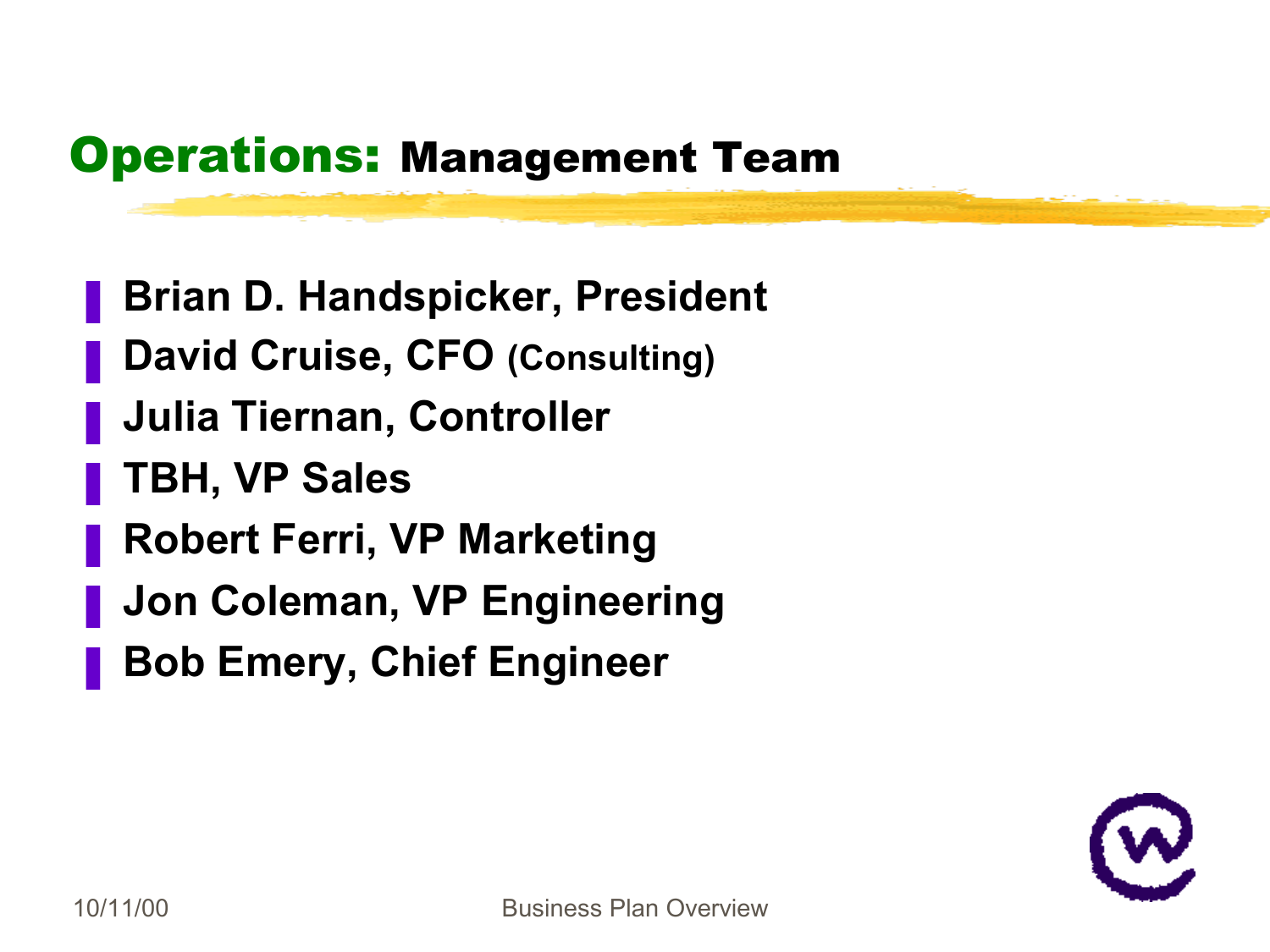## Investment: Opportunity

### ❚ **Foundation for Sales: \$500,000**

- Hire VP Sales -> Land Caterpillar Supply Chain Prospects
- ❙ 20%, \$2MM pre-money valuation

### ❚ **North American Rollout: \$2.5MM**

- **NA Product and Company Launch**
- ❙ 33%, \$5MM pre-money valuation

## ❚ **Global Rollout: \$10MM**

- ❙ International Product and Company Launch
- 40%, \$15MM pre-money valuation

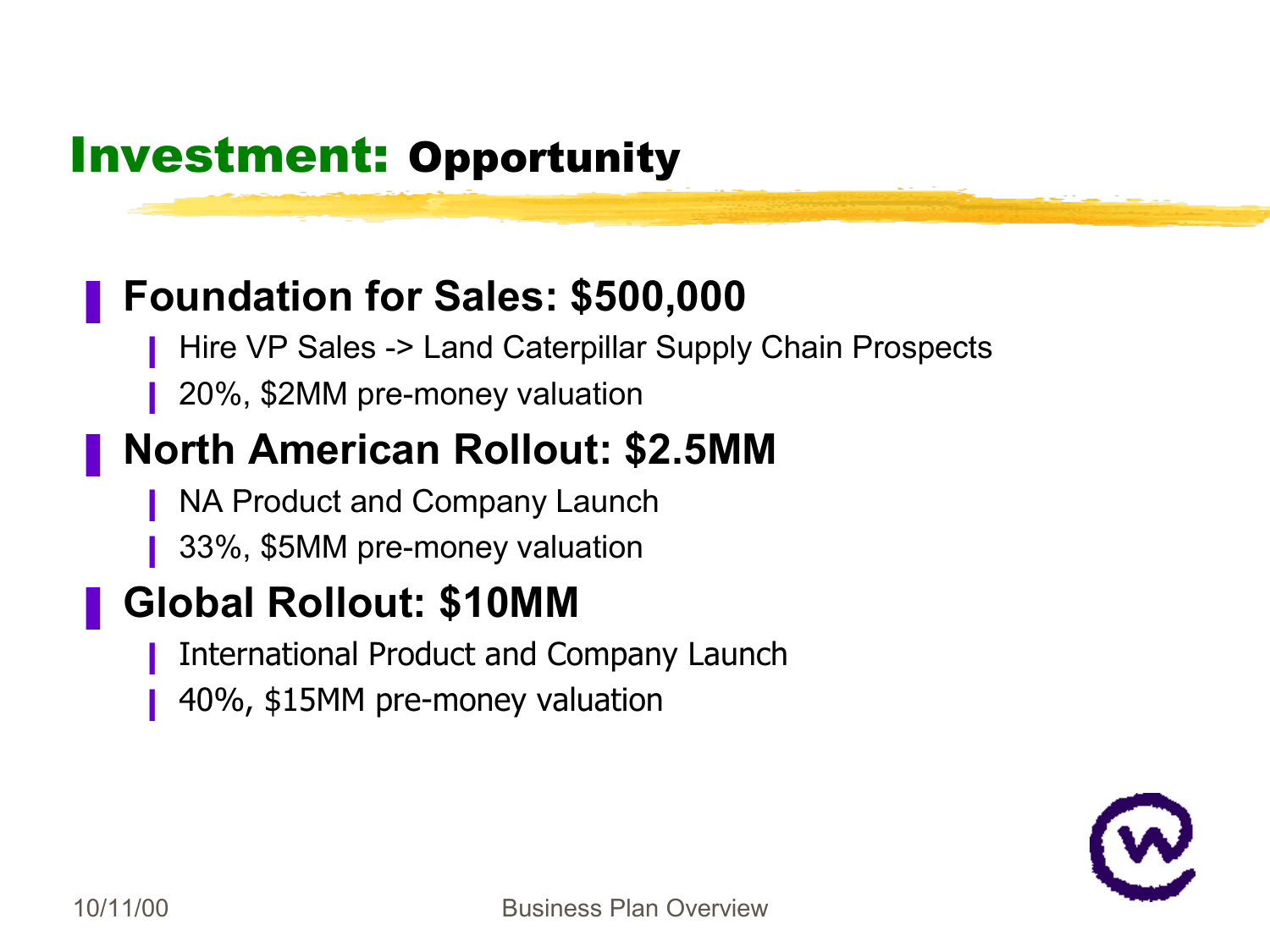### Investment: Compelling Reasons to Invest

### ❚ **Large Global Market Opportunity**

### ❚ **World-class Products and Services**

- ❙ **Generic Re-targetable Solutions**
- ❙ **Compelling Customer Value**

### ❚ **Scalable Viral Business Model**

- ❙ **Accessible Customers**
- ❙ **Equipment License Annuity Stream**

### ❚ **Sustainable Competitive Advantages**

❙ **Early Competitive Landscape**

### ❚ **Solid Operations**

- ❙ **Experienced Management Team**
- ❙ **Existing Customers and Revenue**

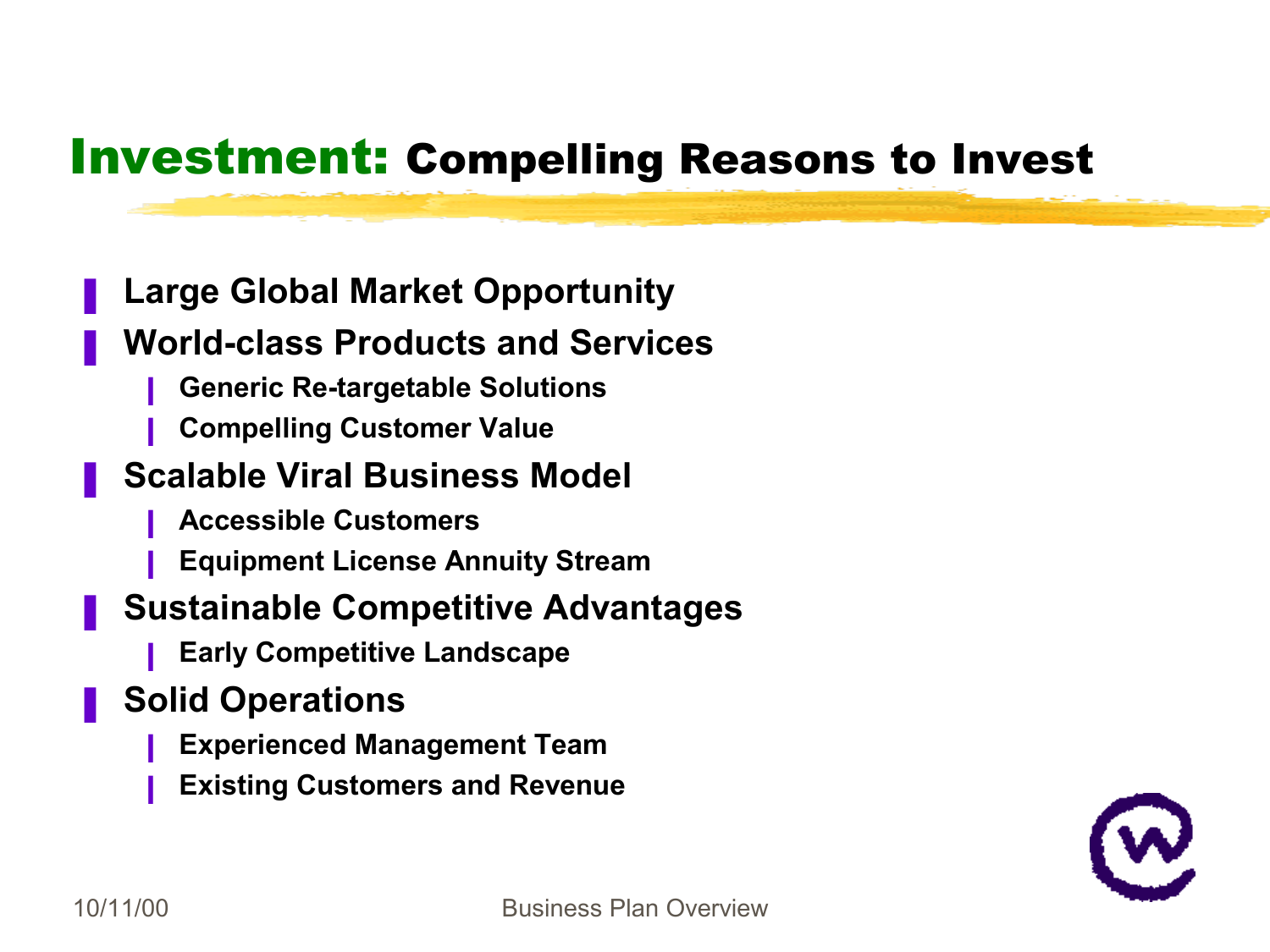# Wireless Commerce Automation

**Type of Business:** Software **Industry:** Wireless Commerce **Markets:** Global Industrial **Date Founded:** 2000 **Location:** Massachusetts **Stage:** REVENUE **Investment Round:** Series A/B/C **Capital Required:** \$.5MM/2.5MM/10MM **Contact:** Brian D. Handspicker **[bd@shore.net](mailto:bd@shore.net)**

### **Wireless Commerce Automation**

110 Tahanto Trail Harvard MA 01451 P: 978-456-6903 F: 425-988-9505

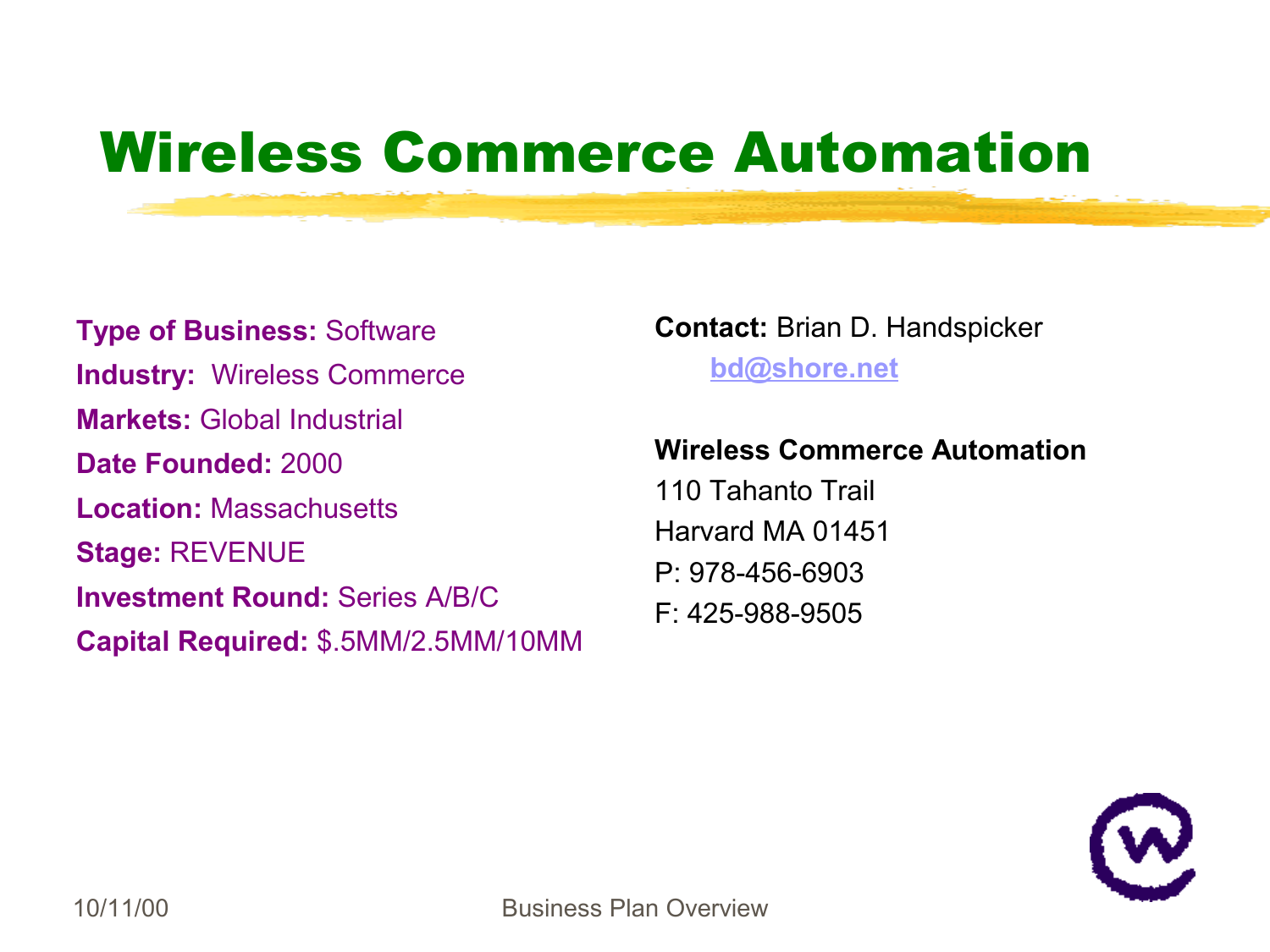

# Background Slides

# Business Plan Overview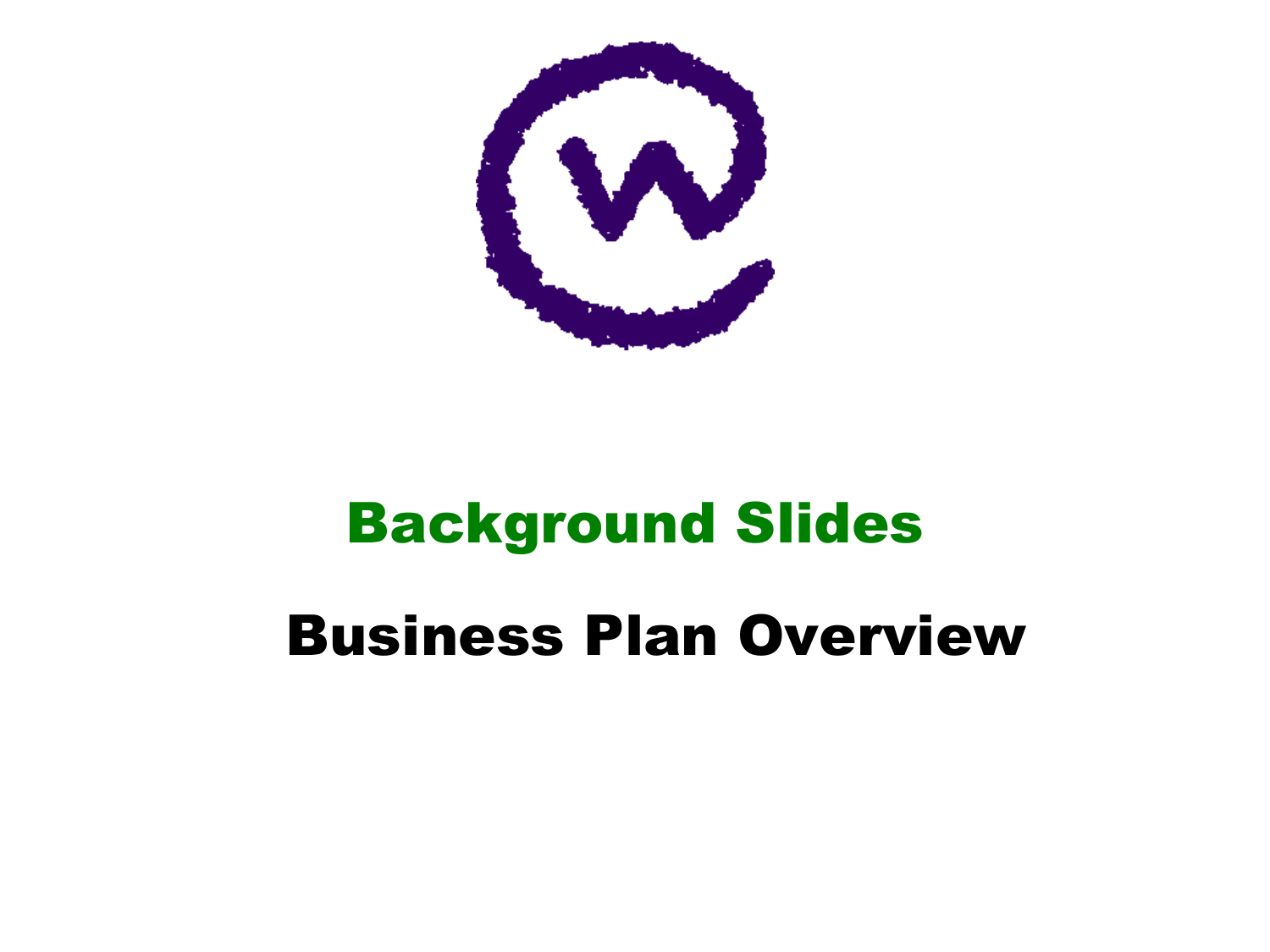## Business Opportunity: Solution

**Wireless Commerce Automation exploits equipment intelligence to enable pro-active service and re-supply automation**

### ❚ **Integrate intelligent capital equipment with wireless mobile e-business applications to speed exchange of:**

- **■** Diagnostic Information from Machines
- **Service Information to Repair Personnel**
- **Machine Consumables Re-supply Orders**
- ❚ **Applications target Service, Re-supply Sales, Equipment Mgmt Personnel**
- ❚ **Servers Automate Re-supply and Service Business Processes Across Supply/Distribution Chain Trading Partners**
- ❚ **Equipment monitoring agents collect and consolidate business information**
- ❚ **Secure wireless application framework supports wide variety of devices**
- ❚ **Back-end commerce infrastructure and back-office integration**

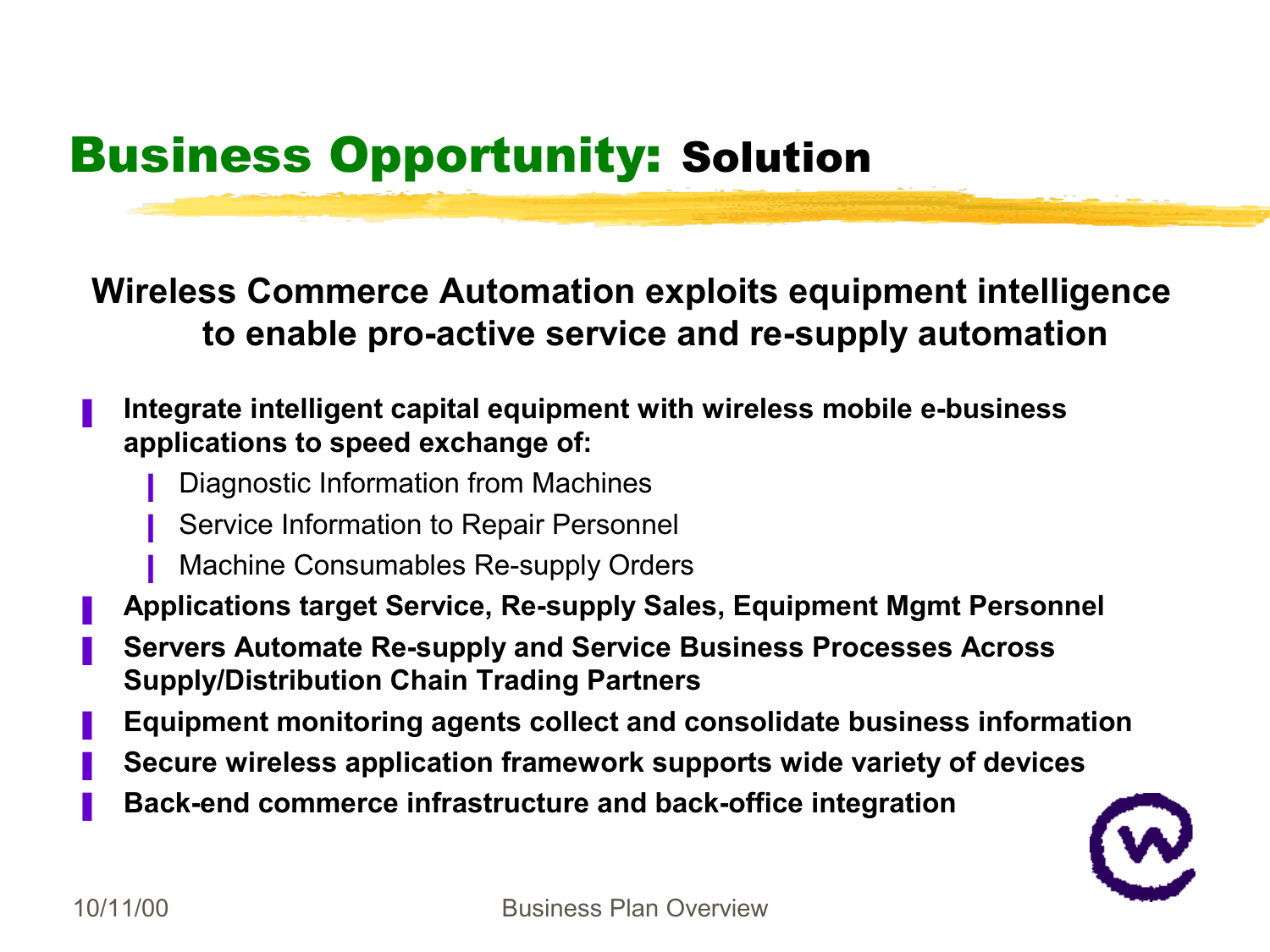## Business Opportunity: Revenue Sources

### **Revenue Sources Revenue Mix**



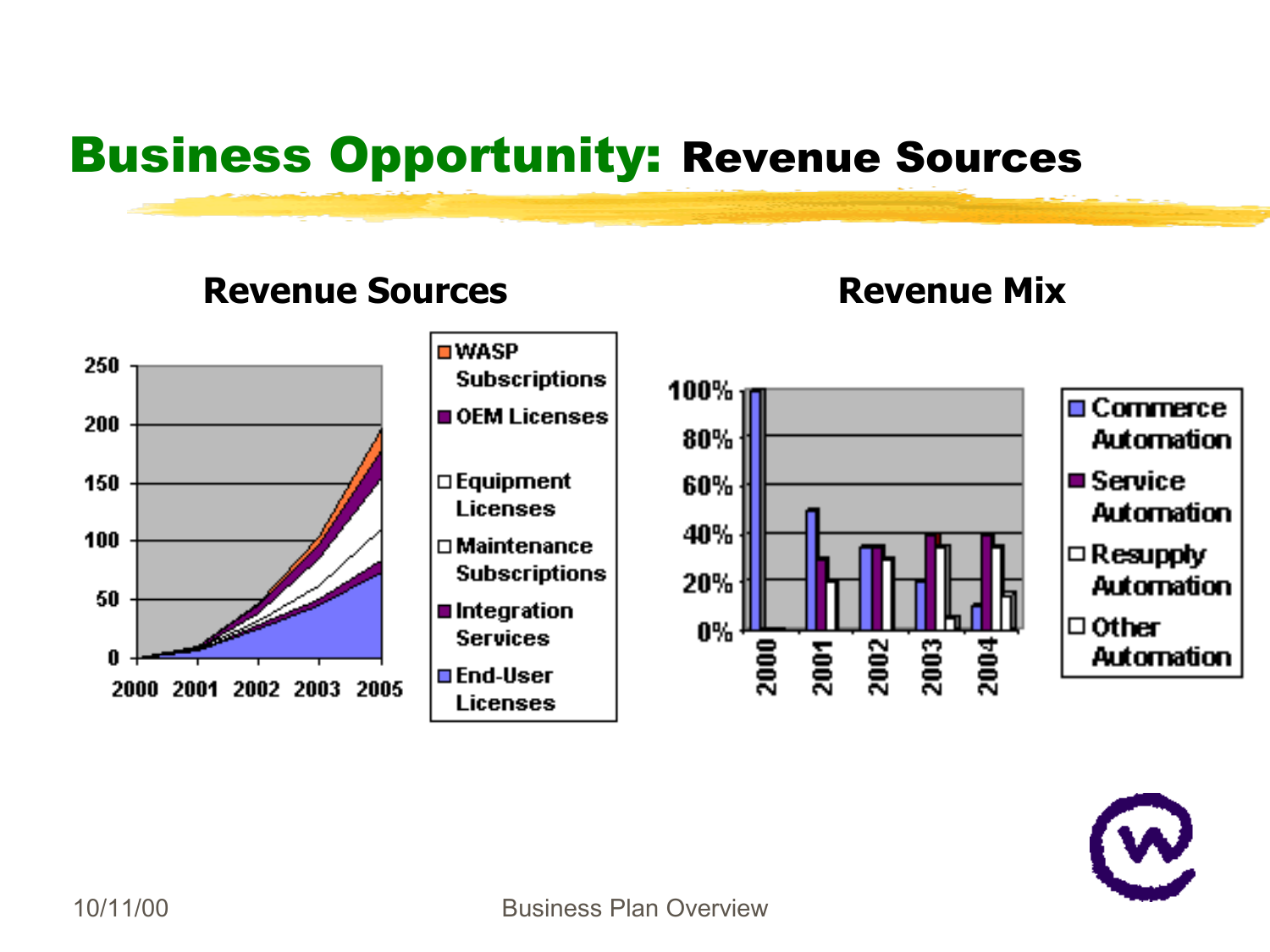## Products: Product Description

Wireless Commerce Automation's products are:

- Equipment-driven
- Cellular and Bluetooth™ Wireless Software Applications
- Wired Commerce Servers
- ❚ Automate Business Processes
- Mobile Commerce, Re-supply sales, Service
- Across multiple demand chain, supply chain and value chain trading partners.

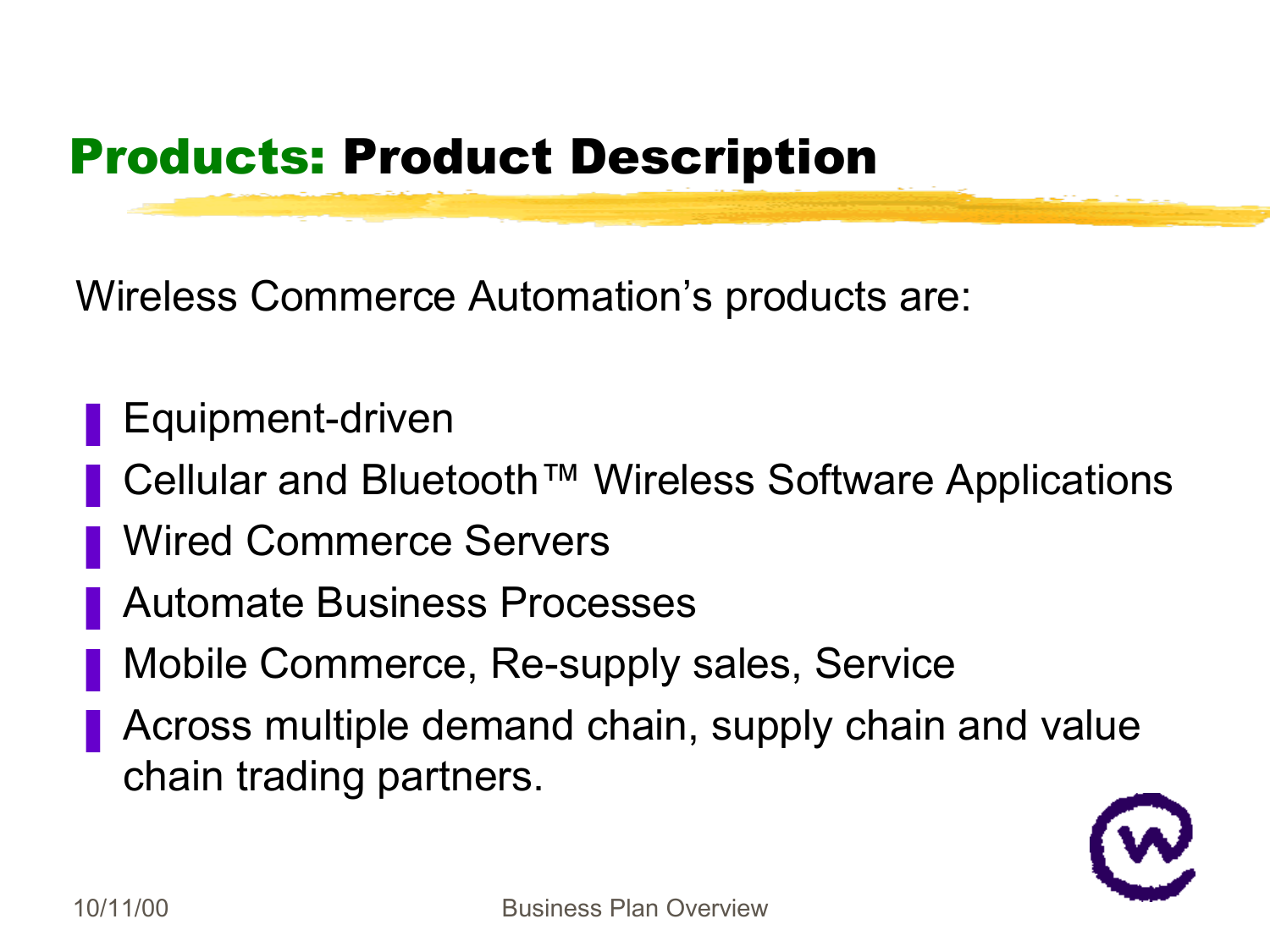### Products: Applications, Servers and Agents

### **Applications:**

- ❚ **Channel Commerce Automation**
- ❚ **Channel Sales Automation**
- ❚ **Channel Service Automation**
- ❚ *Wireless Commerce Automation*
- ❚ *Wireless Re-supply Sales Automation*
- ❚ *Wireless Service Automation*

**Servers and Agents:**

- ❚ **Secure Web Application Server**
- ❚ **Secure Synchronization Server**
- ❚ **SNMP Equipment Agents**
- ❚ **SNMP Monitoring Server**
- ❚ **EDI Commerce Server**
- ❚ *XML Commerce Server*
- ❚ *Secure Wireless Application Server*

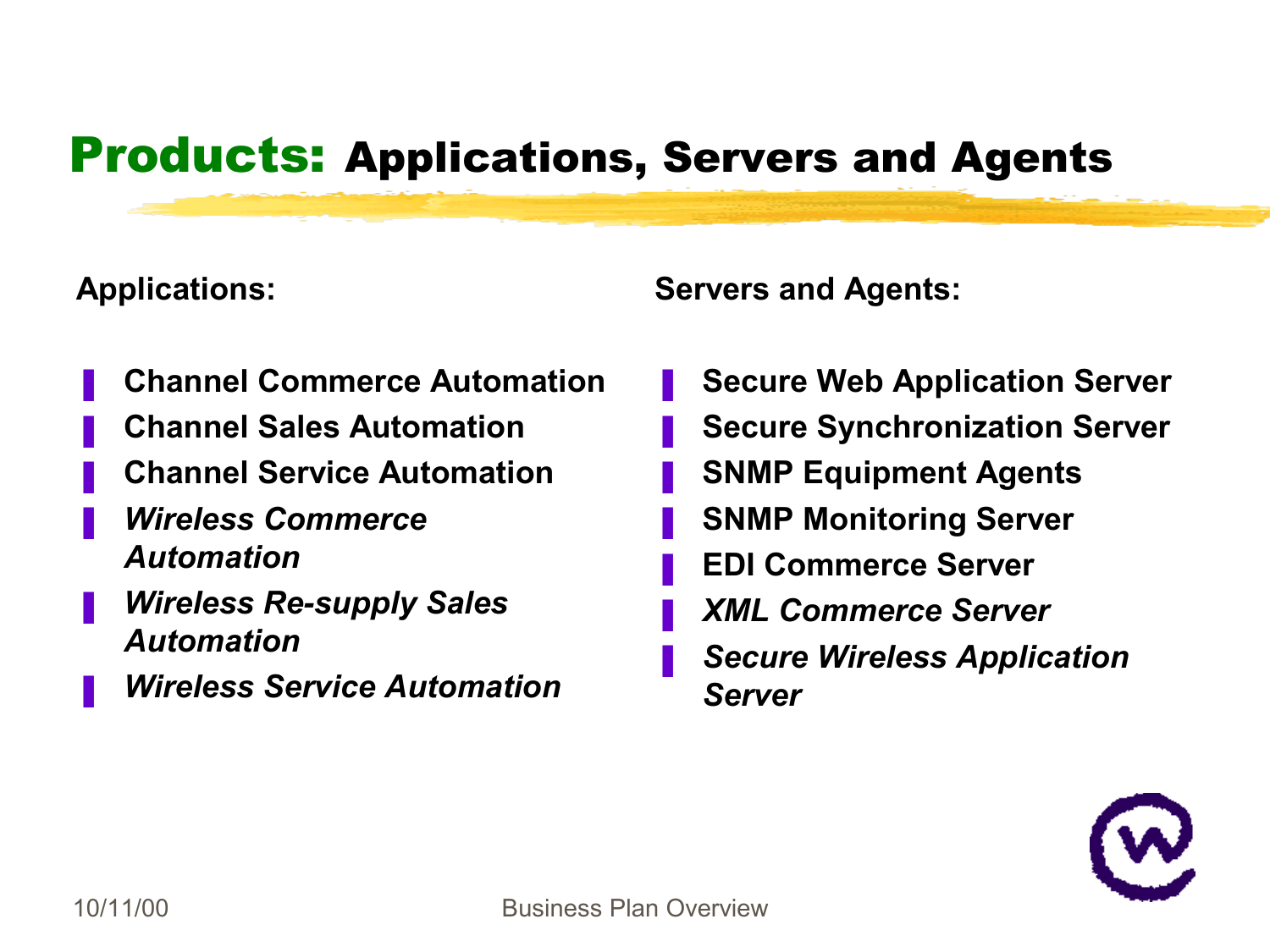### Products: Application Suites

### **Wireless Commerce Automation**

- **Product Catalog**
- **Order Entry**
- Order Fulfillment & Status
- **Shipping Management**
- Mis-ship Management
- **Back Order Management**
- **Billing Management**
- ❚ Invoice Management
- ❚ EDI
- ❚ *ebXML*
- ❚ *cXML*
- ❚ *BizTalk*
- ❚ *GCI*
- ❚ *Rosettanet*

### **Wireless Service Automation**

- 1-to-1 Marketing
- **Product Catalog**
- **Customer Management**
- **Billing Management**
- ❚ Invoice Management
- Parts Management
- Warrantee Management
- Problem Management
- ❚ Training Management
- Maintenance Management
- Diagnostics Management
- Machine Management
- ❚ *Service Management*
- ❚ *Service Team Management*

### **Wireless Re-supply Automation**

- 1-to-1 Profiling
- **Product Catalog**
- **Order Entry**
- **Order Fulfillment & Status**
- Supplier Management
- Distributor Management
- Customer Management
- Contact Management
- Opportunity Management
- Shipping Management
- Mis-ship Management
- **Back Order Management**
- **RMA Management**
- Warrantee Management
- **Billing Management**
- Invoice Management
- ❚ *Sales History & Analysis*

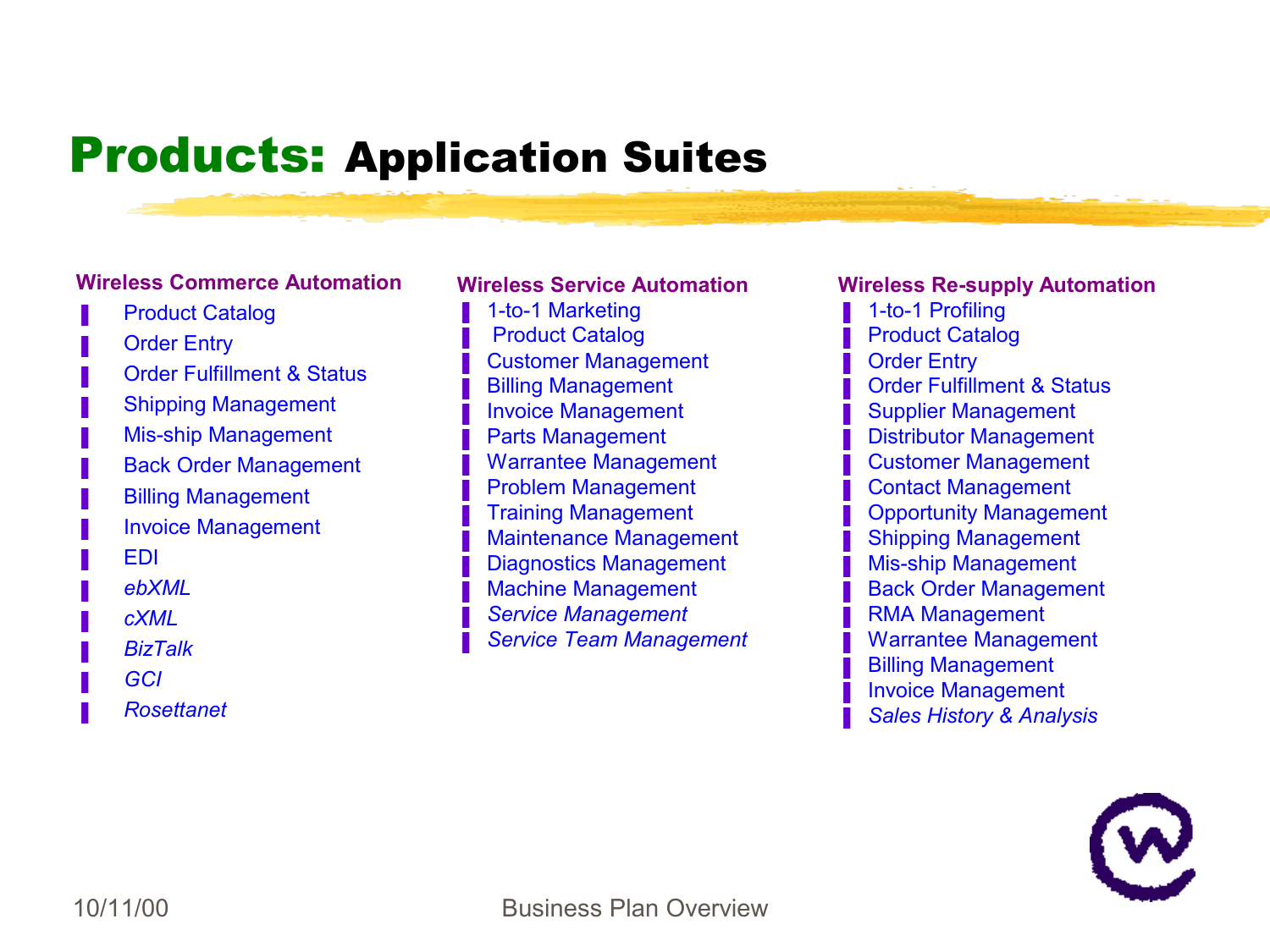### Products: Product Technology

- ❚ **Device-sensitive personalization**
- ❚ **Device-sensitive application interfaces**
- ❚ **Cellular Wireless Protocols**
- ❚ **Commerce Integration**
- ❚ **Policy-directed Business Processing**
- ❚ **Follow-Me**
- ❚ **SmartAgent**
- ❚ **MobileAgent**
- ❚ **AgentFactory**

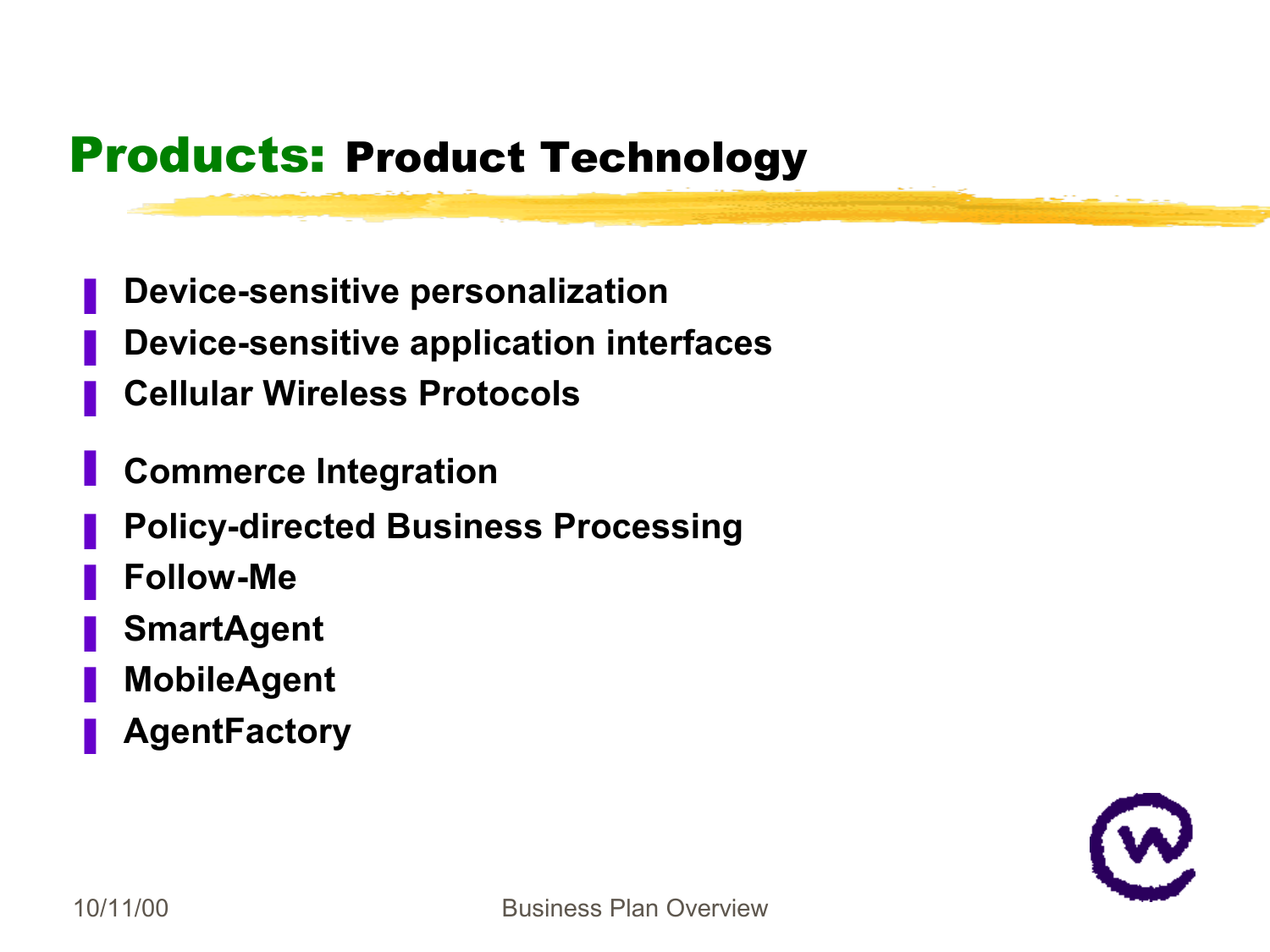### Products: Product Status

- ❚ **V1.1 Products Delivered**
- ❚ **V2.0 Schedule Q4 2000**
- ❚ **Three years in development**
- ❚ **Based on commerce and management standards**
- ❚ **Tested by Price/Waterhouse at HP Naperville Performance Center**

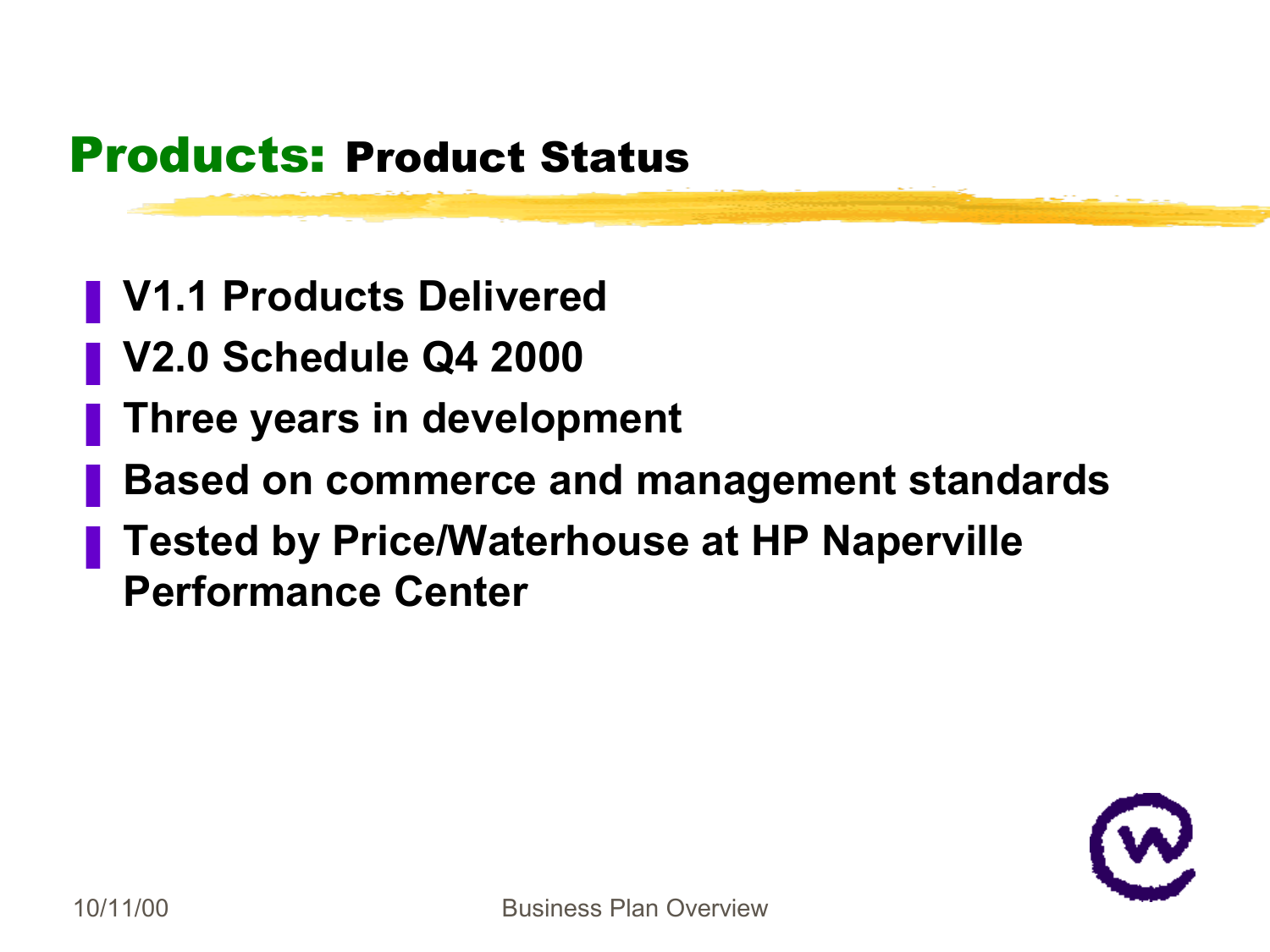## Market Analysis: Market Sizes

### **■** Industrial Equipment Market

- ❙ SIC Codes 3411 to 3873
- **22,000 companies > \$100 million revenues**
- ❙ 10% (2,675) are >\$1 billion revenues

### ■ Wireless Data Subscription Markets

- $\blacksquare$  1999: >7 million
- $2002:21$  million

### ❚ m-Commerce Transaction Market

- **2007: ~\$800 million**
- ❙ 2010: ~\$8 billion
- m-CRM Application Market
	- ❙ 2002: ~\$200 million
	- 2010: ~\$800 million





**Customer Relationship Management Market**



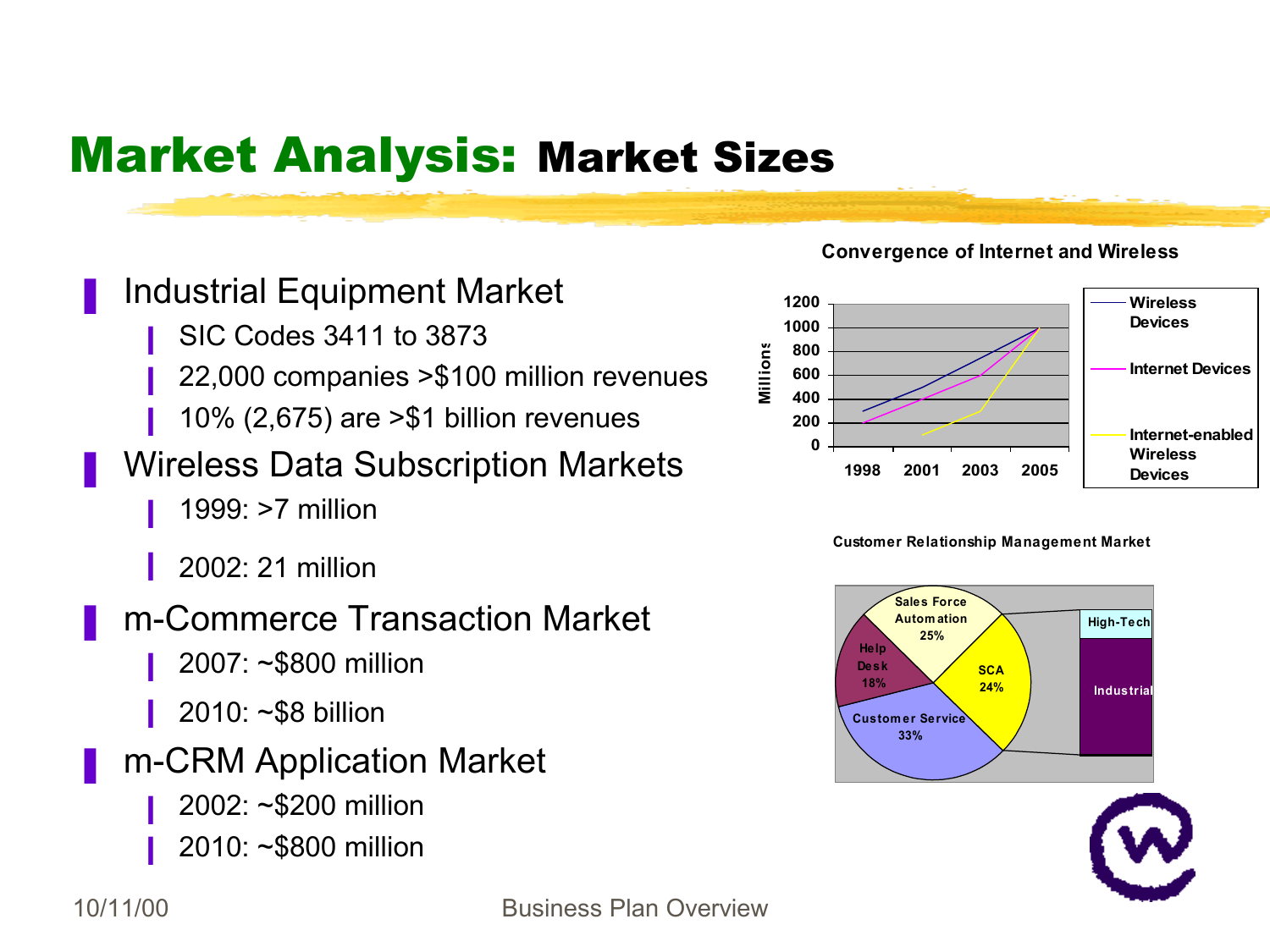## Customer Analysis: Acquisition Strategy

## Anchor Accounts Open Up Vertical Markets

- Industry market makers/market leaders
- ❚ Identifiable and Accessible
- Fulcrum of industry supply/distribution chain
- Sell generic solution to up/downstream trading partners
- Leverage Anchor catalog investment, system integration
- Deliver more value to interconnected WCA customers
- Discount future licenses for successful reference

Example: Caterpillar CRSS 56-125 suppliers, 200+ dealers

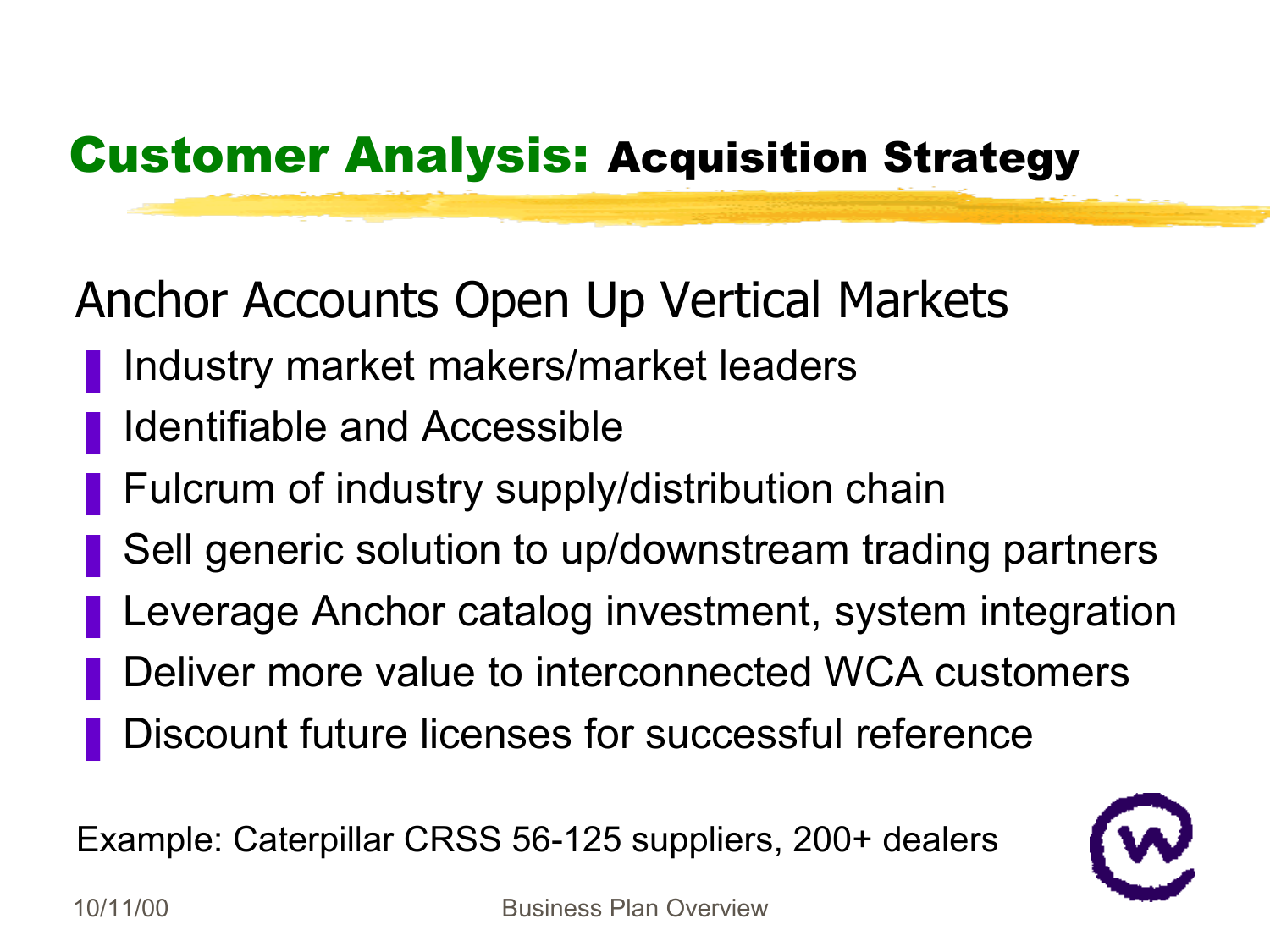## Competitive Analysis: Key Competitors

## **Nireless Web Systems Integrators** [0-12 months]

■ LoudCloud

## ■ Wireless Web Portals [6-12 months]

- Oracle, Siebel, SAP, ect.
- **Nireless Application ISVs** [12-18 months]
	- Corigo, Meridex, Datalink
- Web & IT Systems Integrators [12-18 months]
	- Deloite&Touche, PwC, etc.
- **Ternal IT** [24+ months]

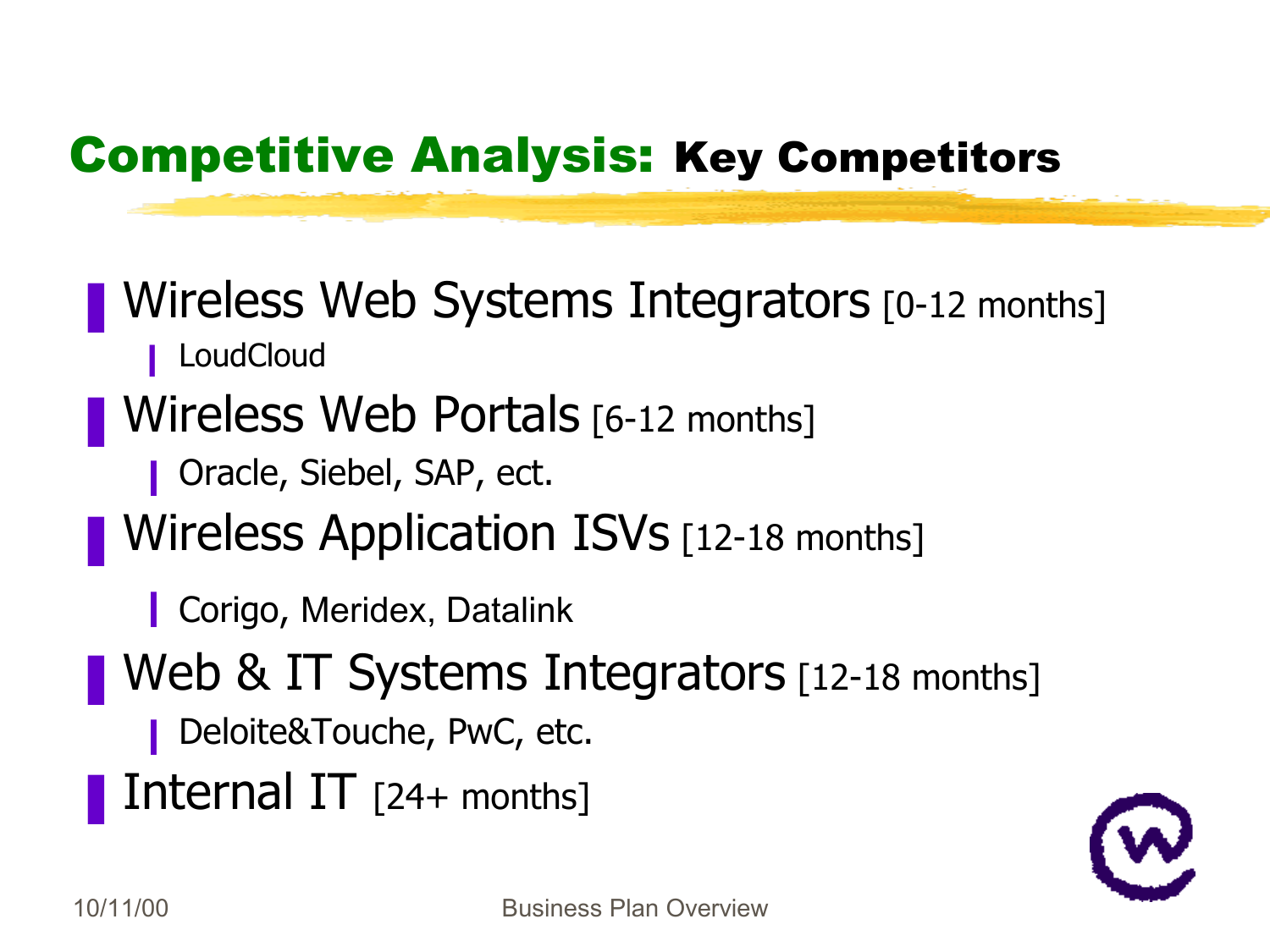## Competitive Analysis: Barriers to Entry

- ❚ **Account Control**
- ❚ **Vertical Value-chain Control**
- ❚ **Distribution Channels Control**
- ❚ **Market Technology Control**
- ❚ **Market Mover Control**
- ❚ **Intellectual Property Control**

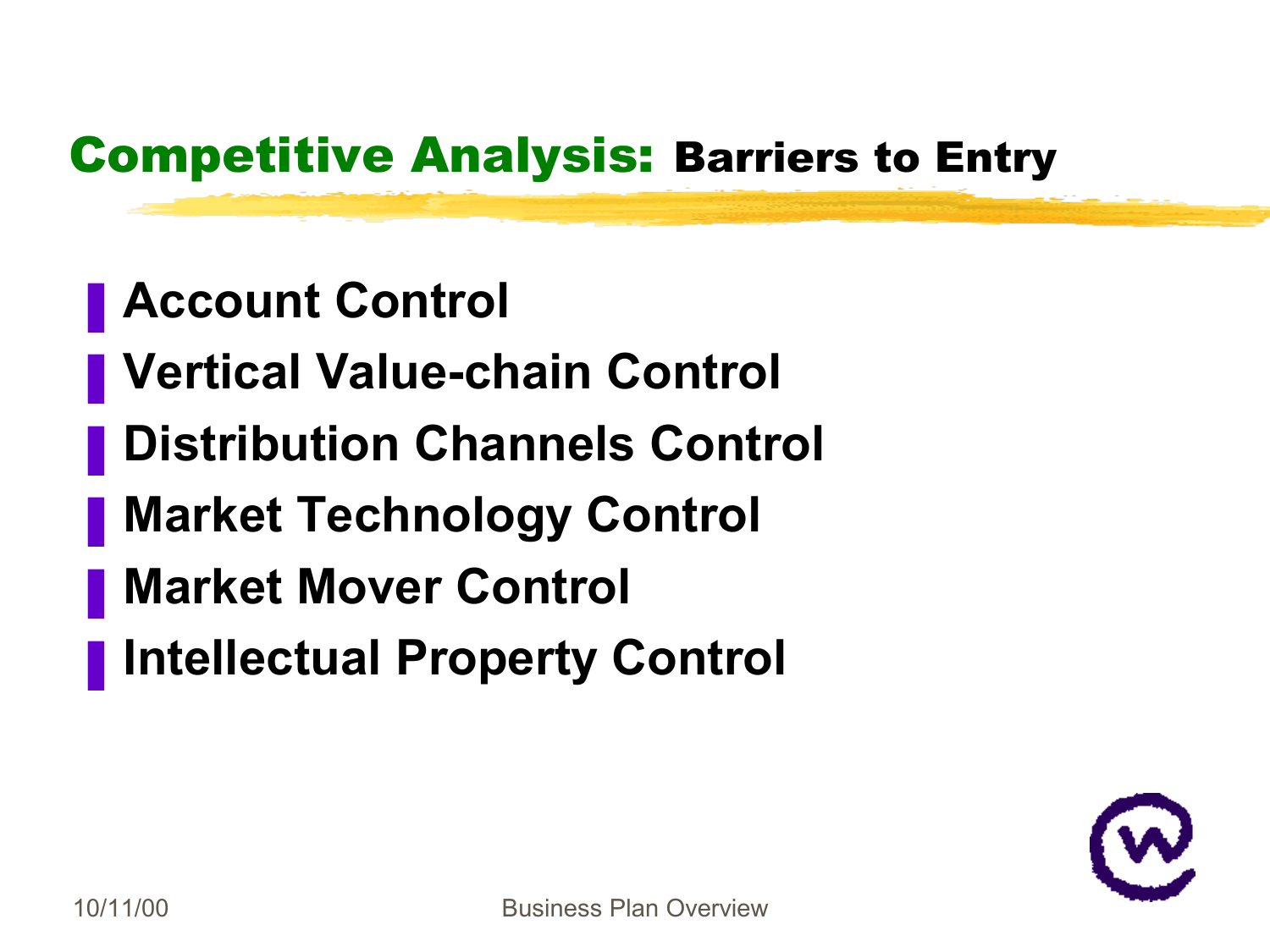### Operations: Risk Management

### **Technology**

**■** Fallback to larger wireless devices, HTML, GSM, non-wireless

### ❚ Alternative Markets

**I** High Tech, Financial Services, Real Estate, Food Services, Transportation

### ❚ Alternative Products

- **■** Marketing Automation, Equipment Management, Rental Store Automation, Training Delivery and Management
- Alternative Services
	- **Trading Hubs, Commerce Brokers, ASPs**
- ❚ Cash Cows
	- **■** non-wireless commerce, PRM, networked systems management
- **Patents**

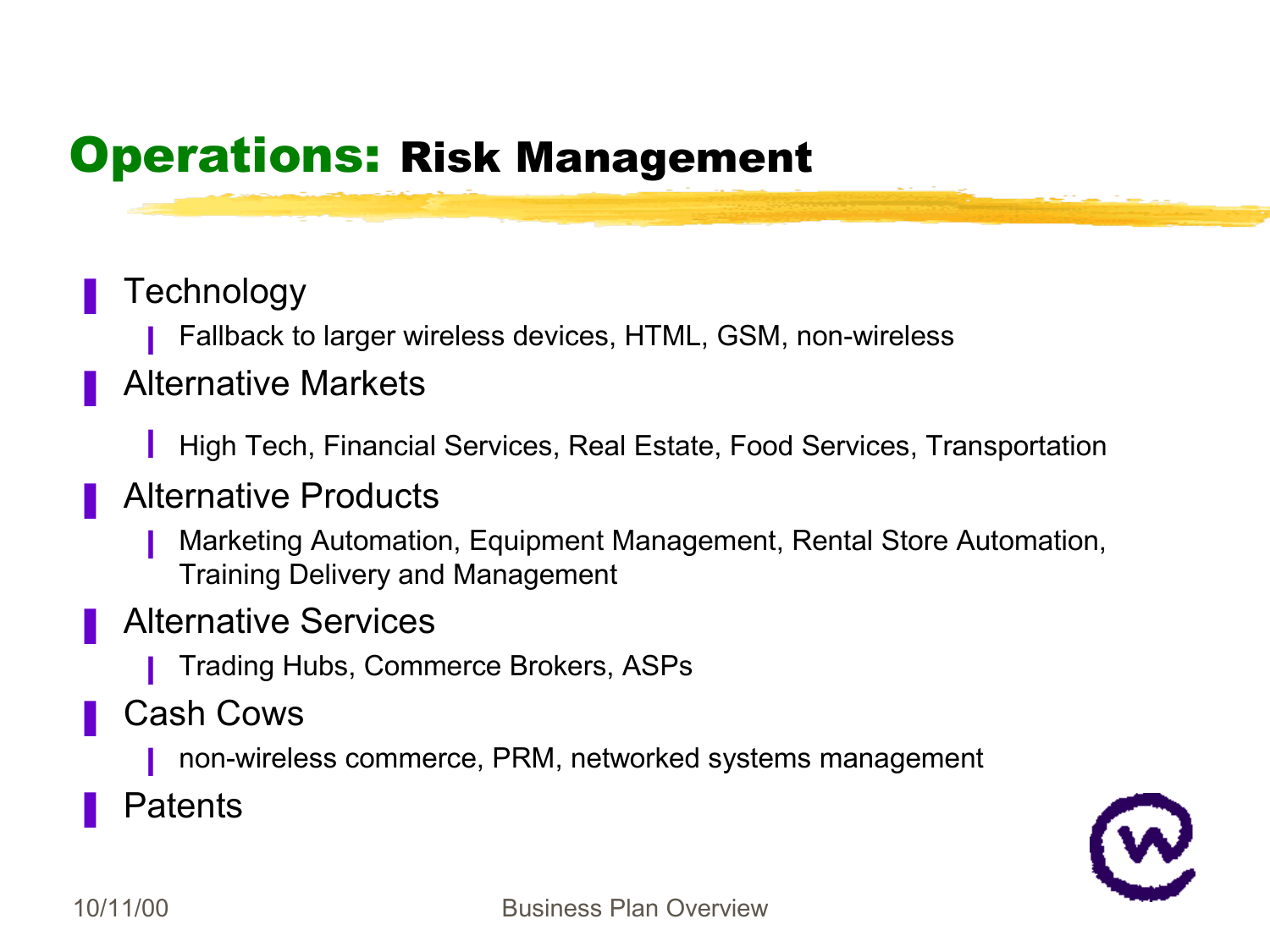## Operations: Hiring Plans

- Immediately: VP Business Development, VP Sales
- As revenue allows: Engineering

| <b>Heads Year-End</b>        | 2000 | 2001 | 2002 |
|------------------------------|------|------|------|
| <b>Administration</b>        | 4    | 10   | 13   |
| <b>Sales &amp; Marketing</b> | 6    | 13   | 28   |
| <b>Services</b>              |      | 10   | 15   |
| <b>Engineering</b>           | 13   | 16   | 28   |
| Total                        | 30   | 49   | 84   |

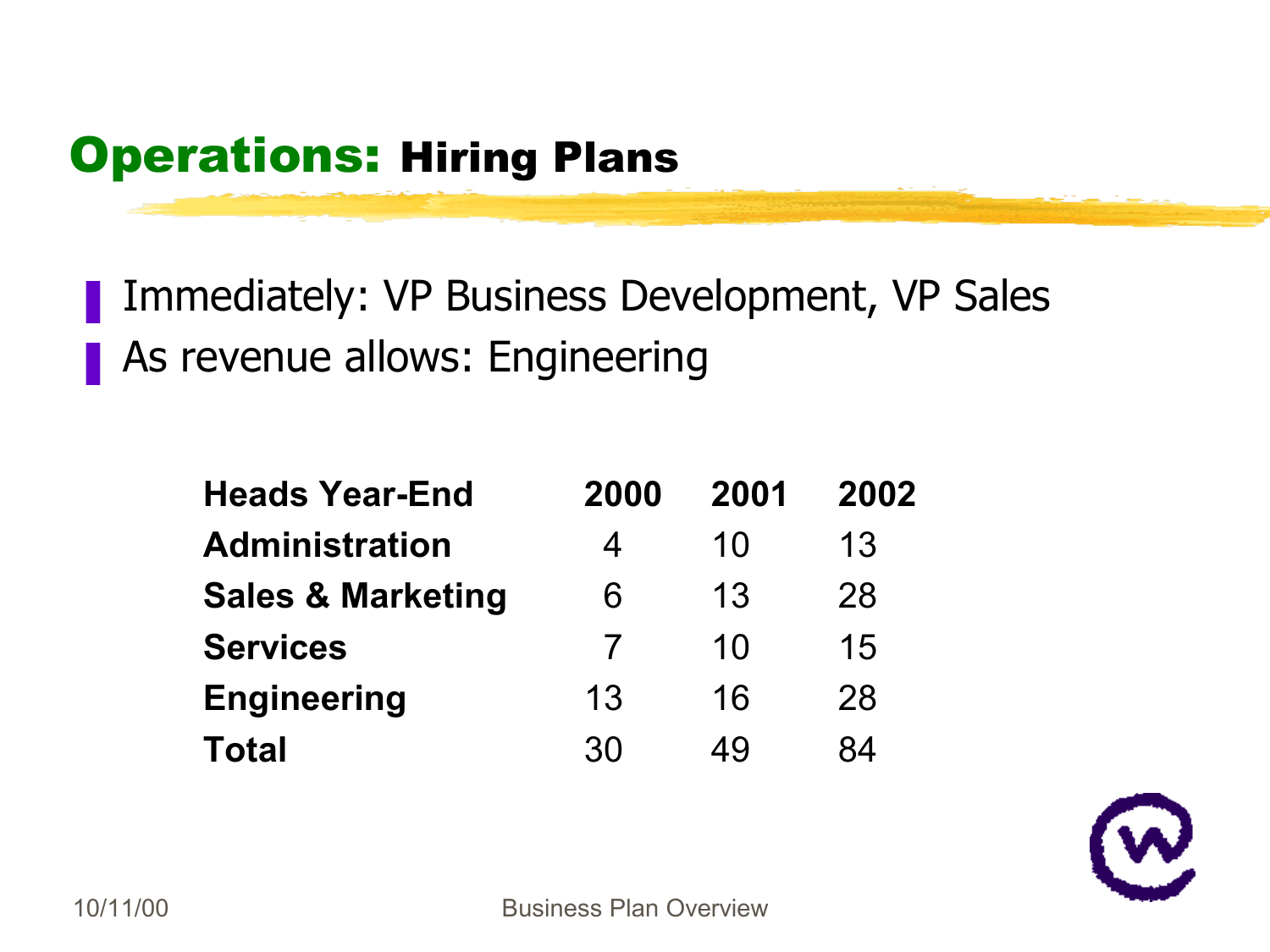## **Operations: Expansion Plans**

- CY2000: North American Headquarters Boston
- CY2001: NA Mid-west, West-coast Sales Offices
- ❚ CY2001/CY2002: European Headquarters
- ❚ CY2001/CY2002: Asian/Pacific Headquarters
- ❚ CY2002/CY2003: South American Headquarters

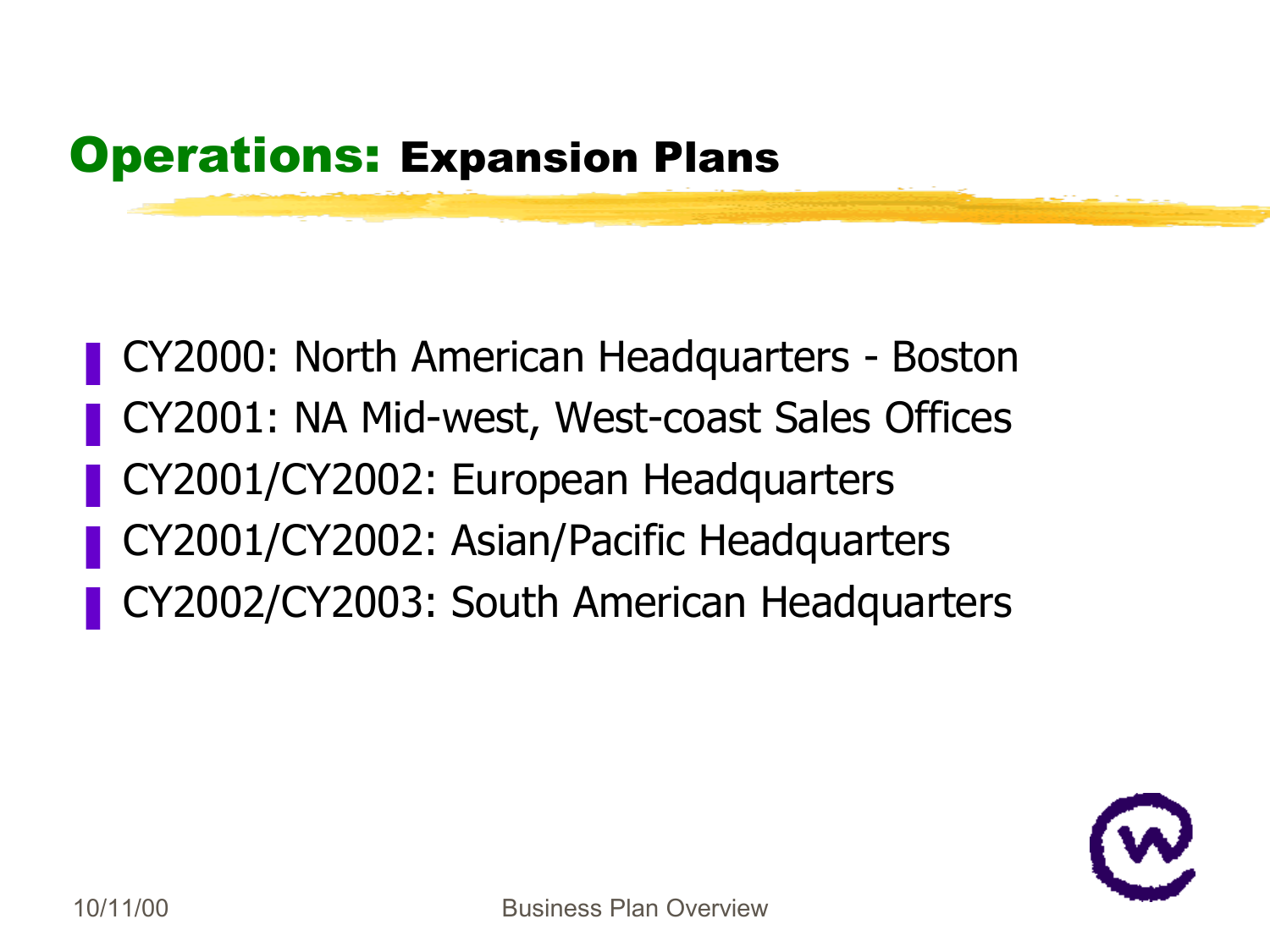## Investment Opportunity: Use of Proceeds

- ❚ **National Sales & Marketing Organization**
- ❚ **National Product Launch**
- ❚ **Wireless Product Development**
- ❚ **European Sales & Marketing**
- ❚ **Asian/Pacific Sales & Marketing**

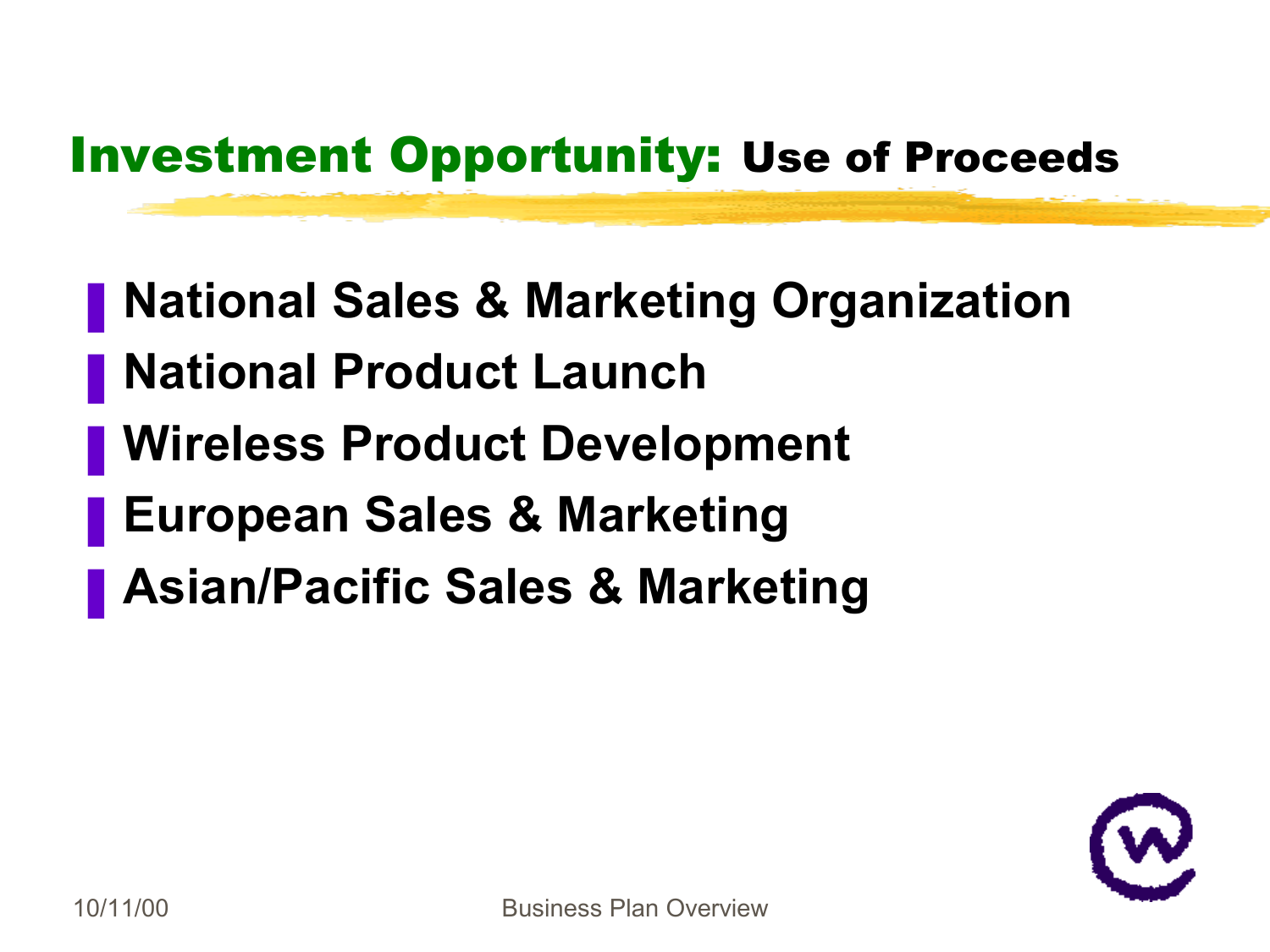### ■ Heavy Equipment Manufacturer

■ Cellular Wireless Re-supply and Service Automation

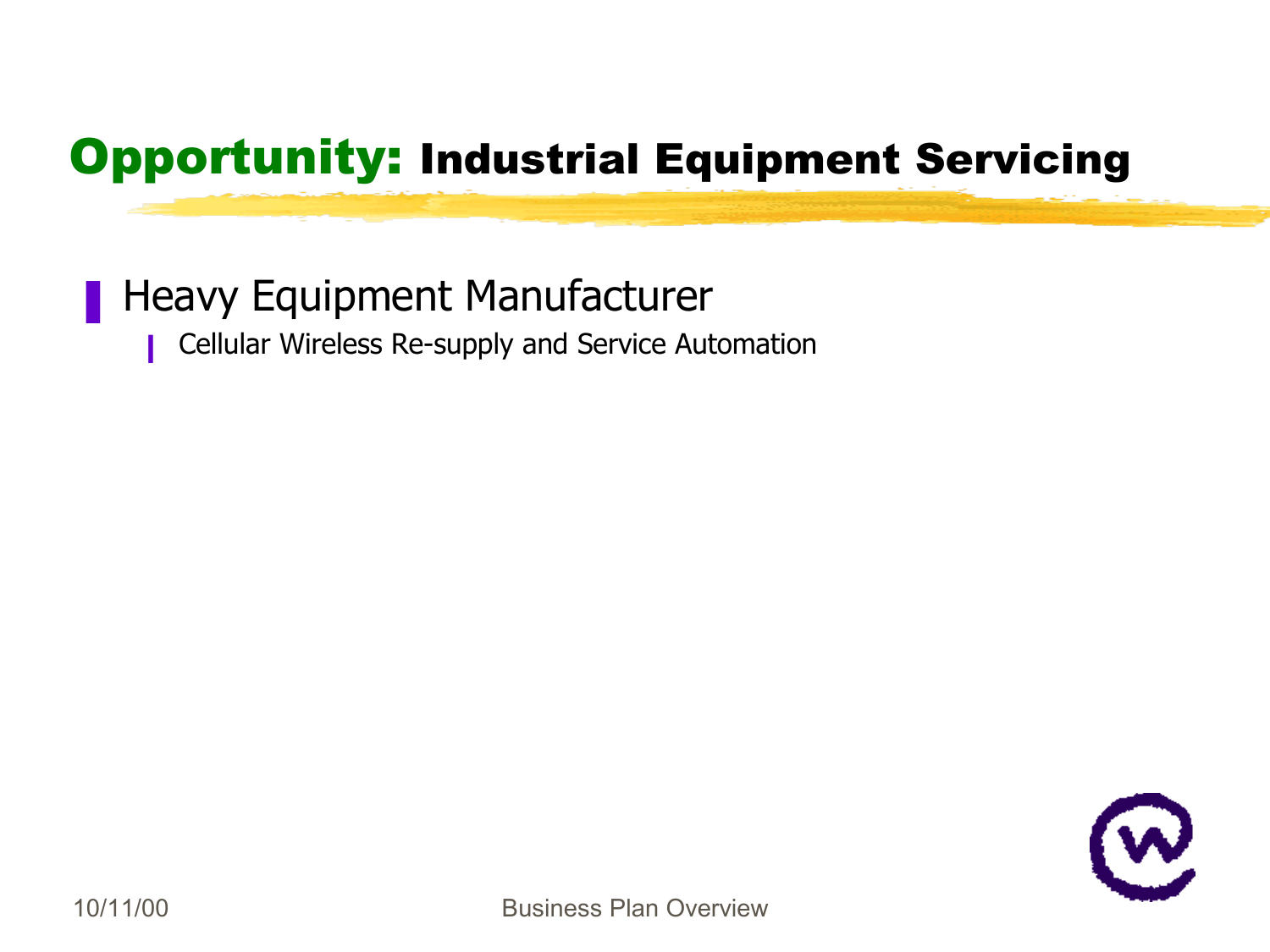### ❚ Elevator Manufacturer

■ Satellite, Cellular, BlueTooth Wireless Service Automation

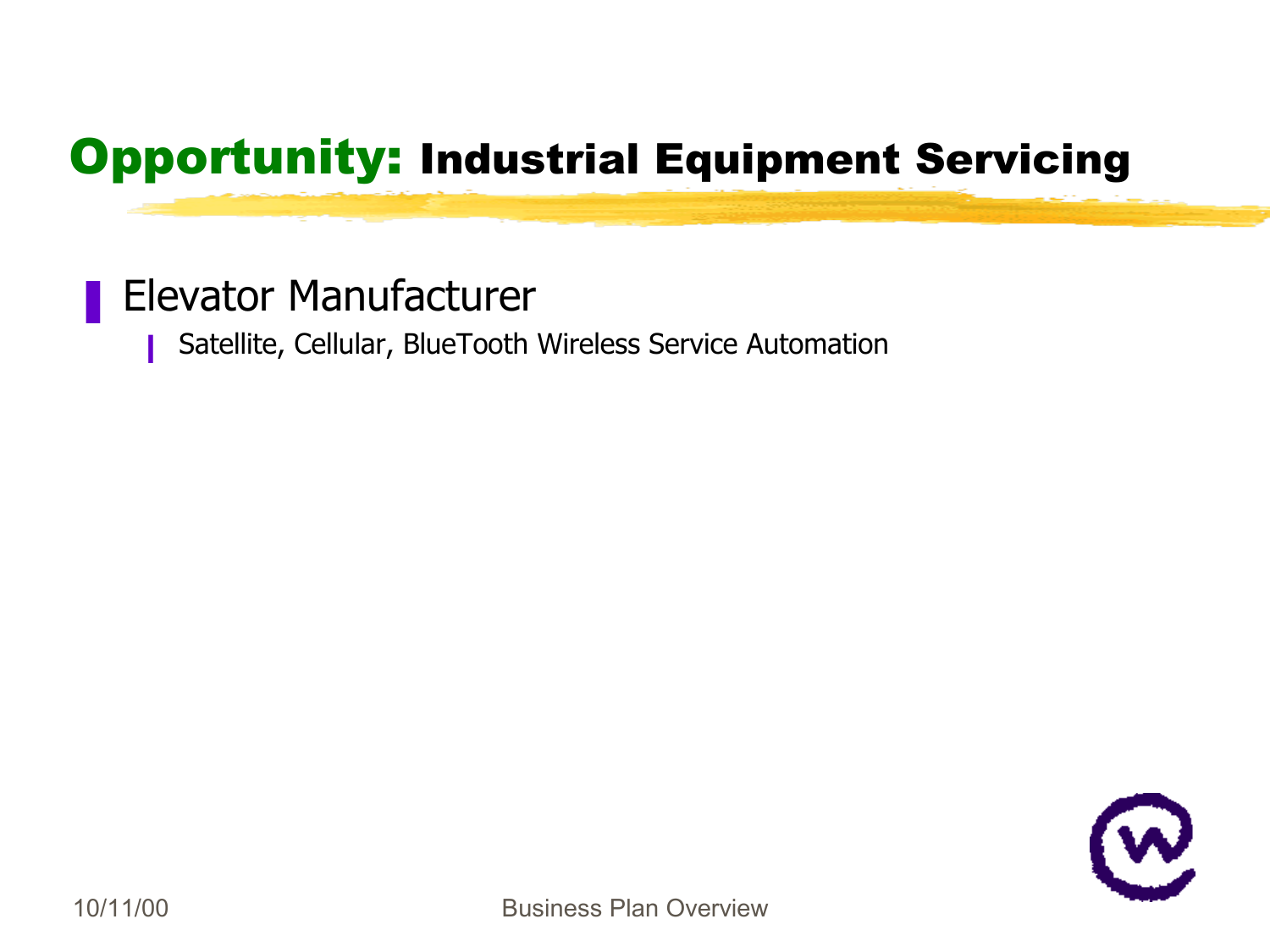### ■ Heavy Equipment Rental

■ BlueTooth Wireless Automated Check-in and Service Automation